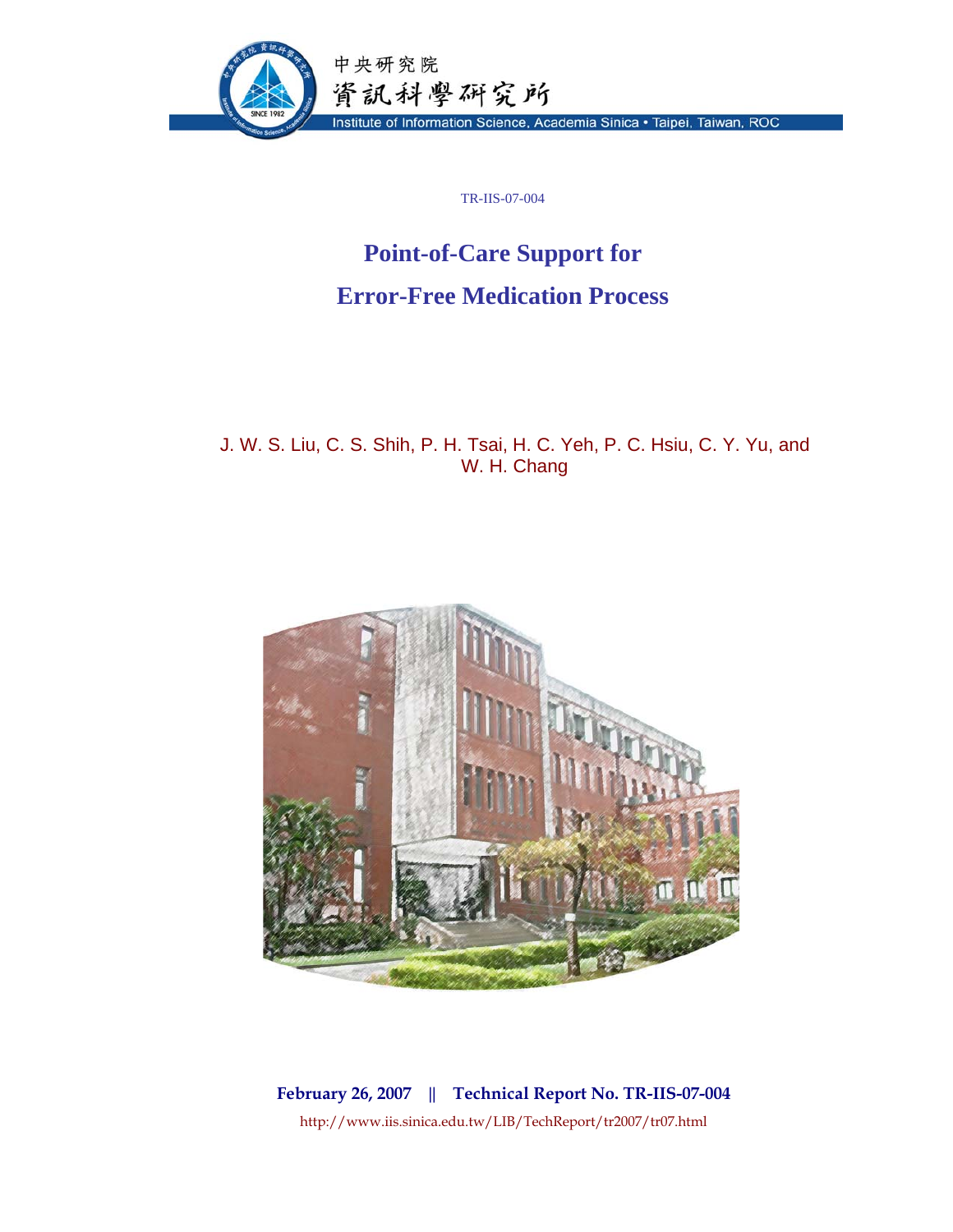Institute of Information Science, Academia Sinica

Technical Report TR-IIS-07-004

# **Point-of-Care Support for Error-Free Medication Process**

J. W. S. Liu, C. S. Shih, P. H. Tsai, H. C. Yeh, P. C. Hsiu, C. Y. Yu, and W. H. Chang

## **Abstract**

Technological advances and critical needs have led to a variety of smart devices designed for prevention and reduction of medication errors. The focus of this paper is on devices and tools that support medication administration for this purpose. They include smart medication carts, robots and dispensers for professionals, as well as smart dispensers for naïve users. The paper describes device architectures, interfaces and support environment needed to increase the effectiveness of such devices in prevention of medication errors, as well as missing standards that will enable their integration in medication process tool chains and their wide spread use.

Copyright @ February 2007

 $\overline{a}$ 

J. W. S. Liu is affiliated with Institute of Information Science, Academia Sinica, Nankang, Taipei, Taiwan. Her email address is janeliu@iis.sinica.edu.tw.

C. S. Shih, H. C. Yeh, P. C. Hsiu, and W. H. Chang are affiliated with Department of Computer Science and Information Engineering, National Taiwan University, Taiwan. Their email addresses are {cshih, r94922048, r91004, xx}@csie.ntu.edu.tw.

P. H. Tsai and C. Y. Yu are affiliated with Department of Computer Science, National Tsing Hua University, Hsinchu, Taiwan. Their email addresses are *peipei@iis.sinica.edu.tw* and rayswin@gmail.com.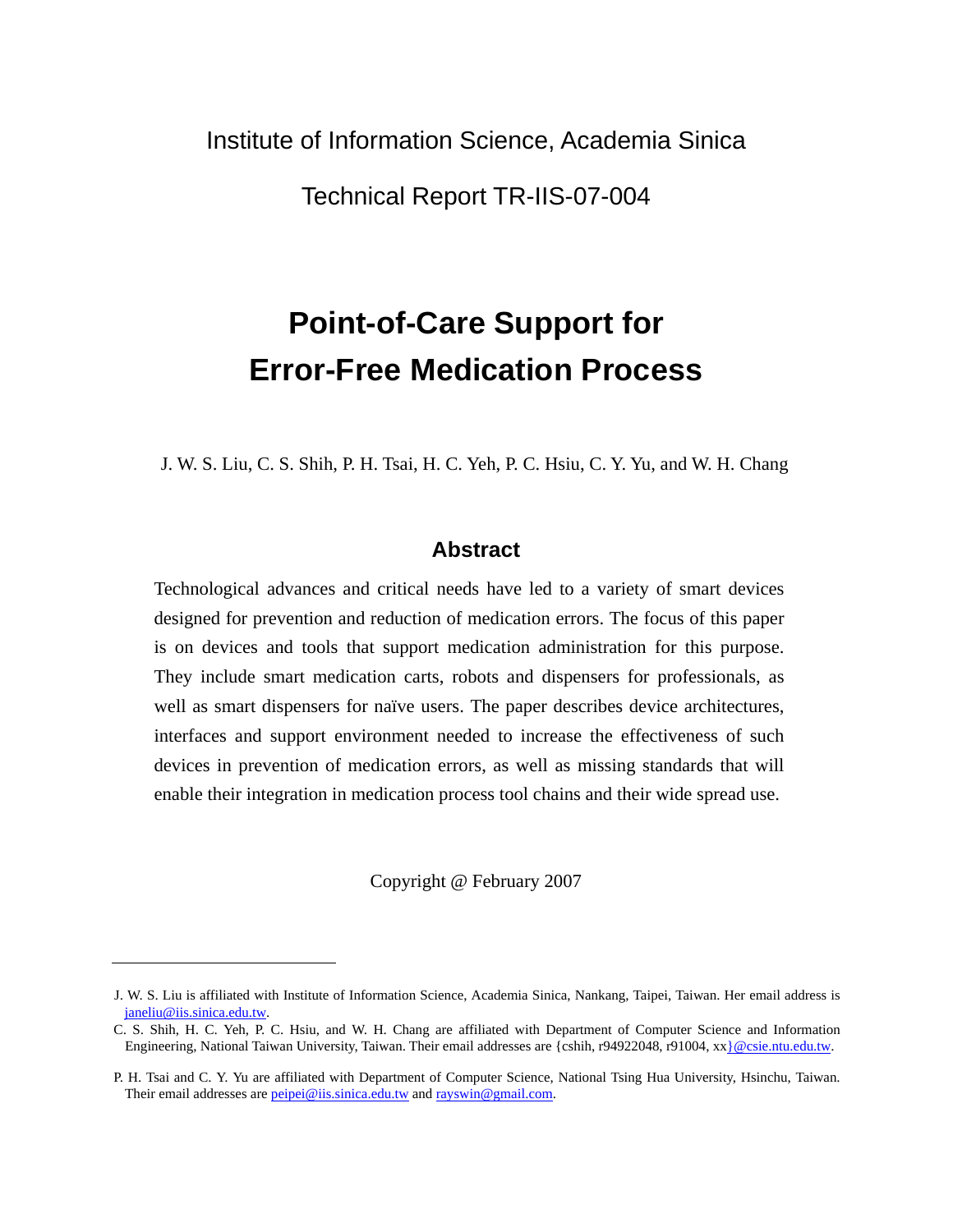## **Table of Contents**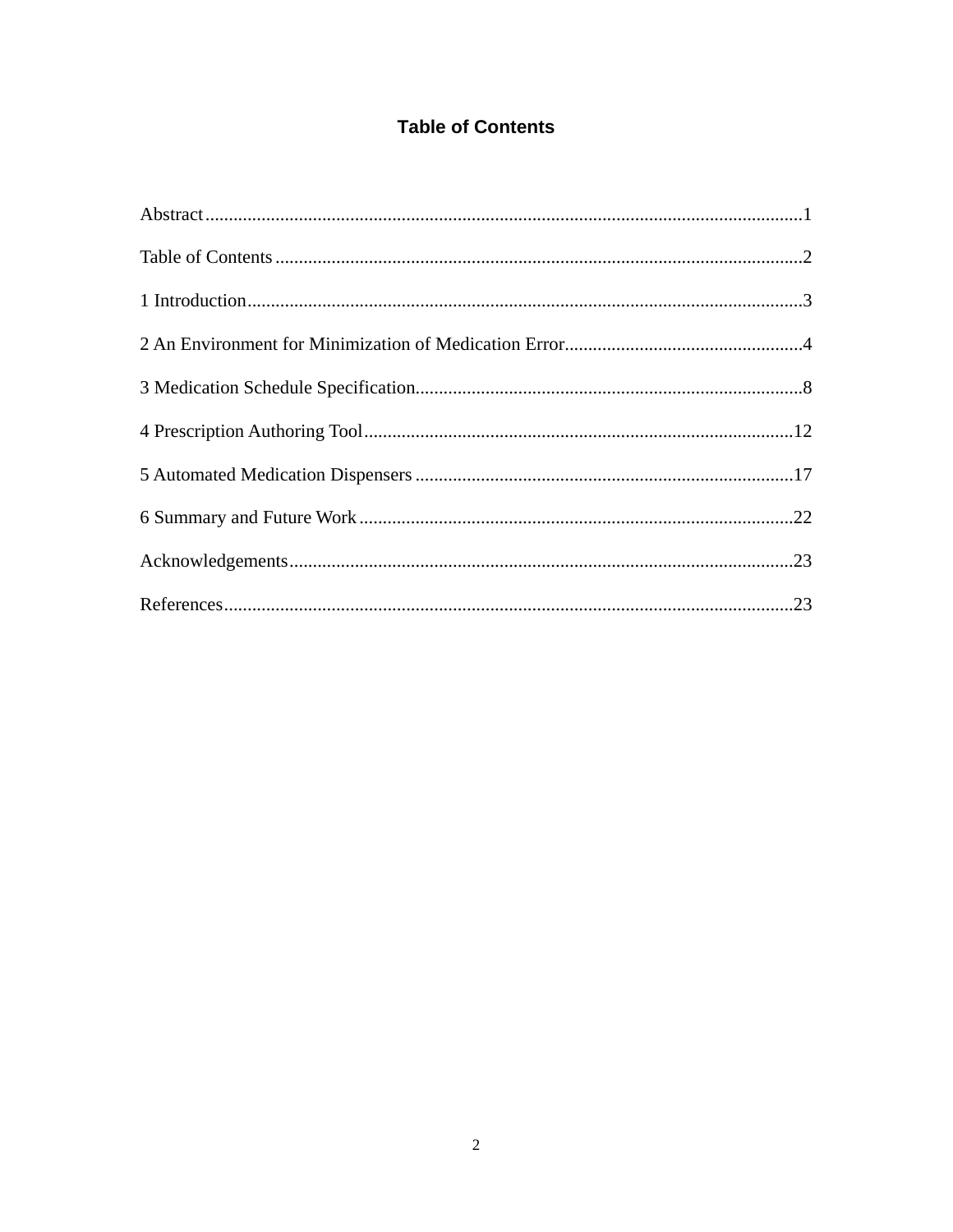## **1 Introduction**

Recent literature on health care quality (e.g., [1-6]) contains numerous alarming statistics on occurrences and consequences of preventable medication errors. As examples, estimated numbers of preventable adverse drug events each year in US hospitals, in long term care facilities and among Medicare patients are approximately 400,000, 800,000 and 500,000, respectively. Medication errors can occur at any stage of the use process, from ordering, transcription and dispensing to administration. Administration errors, leading to non-compliance to correct medication directions, contribute a significant percentage  $(25 - 40%)$  of all errors. Non-compliance in US ranges from 15 to 50 %, even for medications used to treat serious chronic conditions. It is the cause of 25 % of admissions to nursing homes and has led to billions of dollars in hospital cost and deaths in thousands each year [5].

In the hands of health-care professionals, medication administration has been labor intensive [6] and, hence, can be error-prone. A naive user may be on multiple interacting medications and have many prescriptions each year, in addition to over the counter (OTC) drugs and health supplements. Some medications have complex regiments and some for long durations. Staying compliant over years and decades is challenging, even for well educated and disciplined users. These facts have motivated many proposals and projects on use of device and information technologies for prevention of medication errors and improvement in compliance (.e.g., [7-14]). Numerous administration and compliance aids have become available or are emerging. For health-care professionals, pharmaceutical distributors and hospital equipment industry offer all sorts of medication carts, cabinets and robots [15] for administering medications in a controlled manner and tracking the use and inventory of medications managed by them. Devices and tools for personal and small clinic use range from pill boxes, alarms, and programmable medicine dispensers to on-line scheduling and time table formatting tools and services (e.g., [16-20]).

Existing administration and compliance-aid devices and tools, including entries of a 2006 design competition [20], fall short in many aspects; automation and integration are the most important. Take existing dispensers for personal use as an example. Some of the most frequently cited reasons for non-compliance include inability to understand directions and inconvenience of rigid schedules. Existing dispensers are of little or no help there: One must manually load the medications into the dispenser, understand their directions and have the device programmed accordingly. Modern drug libraries (e.g., [21]) provide comprehensive information on firm and hard dose size and timing constraints and compliance criteria for common medications. Because such information is not captured in a form that can be used to guide their operations, existing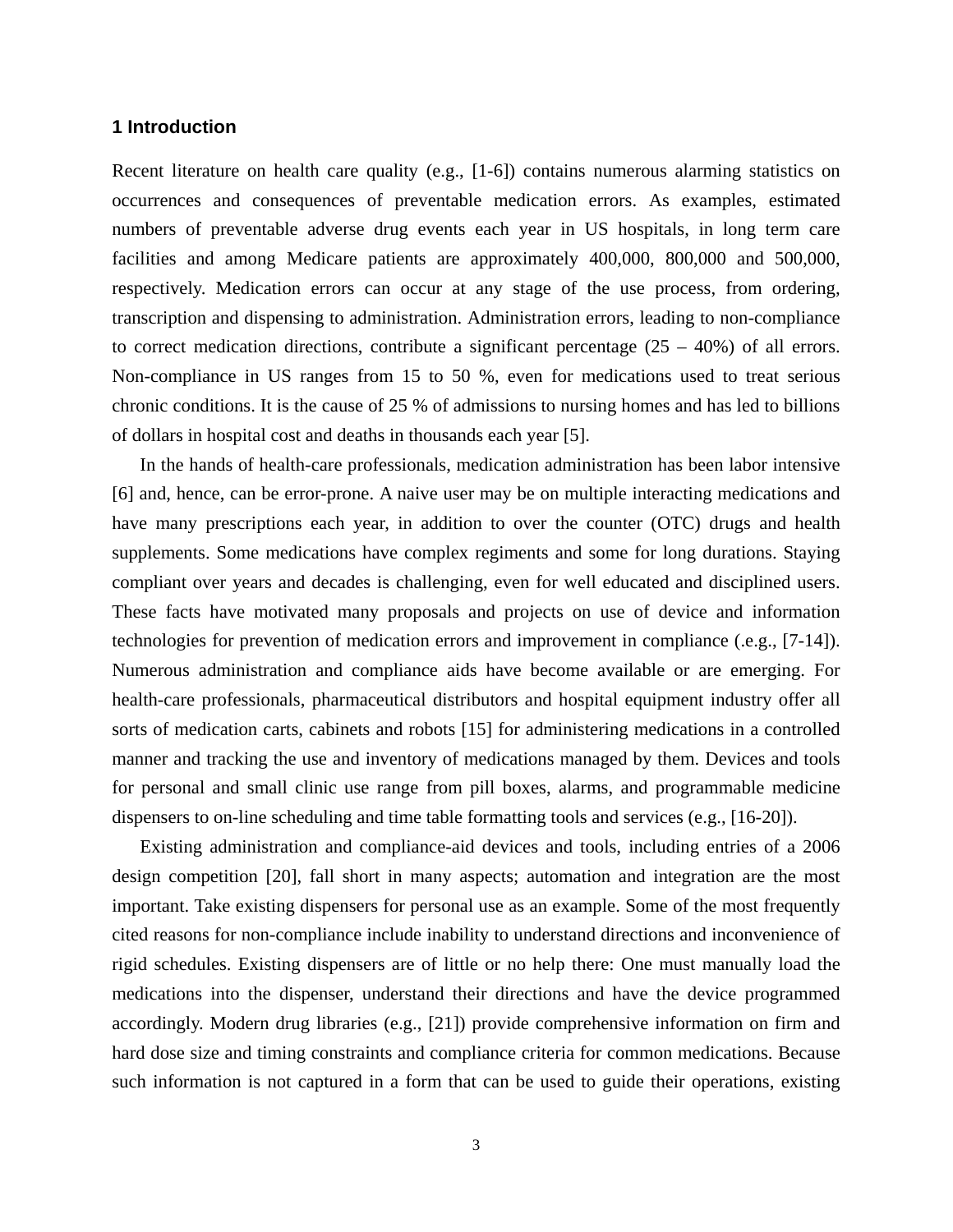dispensers and scheduling tools cannot take advantage of the information to make medication schedules more flexible and user-friendly, while keeping compliance enforcement rigorous.

This paper focuses on the point-of-care and end-user level of an open environment of information systems, tools and devices for integration and automation of medication process. It is encouraging to see increasingly wide spread deployments of some parts of such environments, including electronic health record [22], electronic medication administration record (eMAR) and prescription order entry systems (POES) [23-26]. By and large, they are not fully integrated with administration tools, however. For example, smart medication carts, cabinets and robots are common today in hospitals, as well as home-care and assisted living facilities. Most of them are custom built and have proprietary interfaces. Like medication dispensers for personal use, the tool environment does not support their integration and automation to the degree required for error-free medication administration [27]. Even the integration of devices with interface capabilities conforming to HL7 standards requires extensive custom development [15].

In the remainder of the paper, Section 2 provides further motivation for an integrated chain of medication process support tools that extend all the way to end-user administration devices and compliance aids. The underlying assumptions on the usage of these devices are summarized. Section 3 discusses the elements of machine-readable specifications required to define for automatic medication dispensers firm and hard constraints of dispensing schedules and compliance conditions. Section 4 describes a preliminary version of a transcription tool, called *prescription authoring tool* in [28], for transforming electronic prescriptions, on-line instructions and printed medication directions into such specifications. Section 5 describes a design of automatic dispensers for naïve users [29] and extensions and infrastructure support needed for the integration of smart medication dispensers for professional users. Section 6 summarizes the paper and discusses missing standards and future work.

### **2 An Environment for Minimization of Medication Error**

An open system of devices and tools designed to enhance automation and reduce errors of medication process is likely to resemble the one depicted in Fig. 1. All parts of the system are linked by one or more networks. Bold arrows between some parts indicate information flow paths; they are shown explicitly to emphasize close collaboration between the parts.

*Professional Administration Tools* The tool chain in upper half of the diagram resembles the automated medication administration loop recommended in [27] for hospitals and health-care and assisted living institutions. Like that loop, the tool chain here starts from order entry system(s) via which medications for each patient in such an institution can be ordered.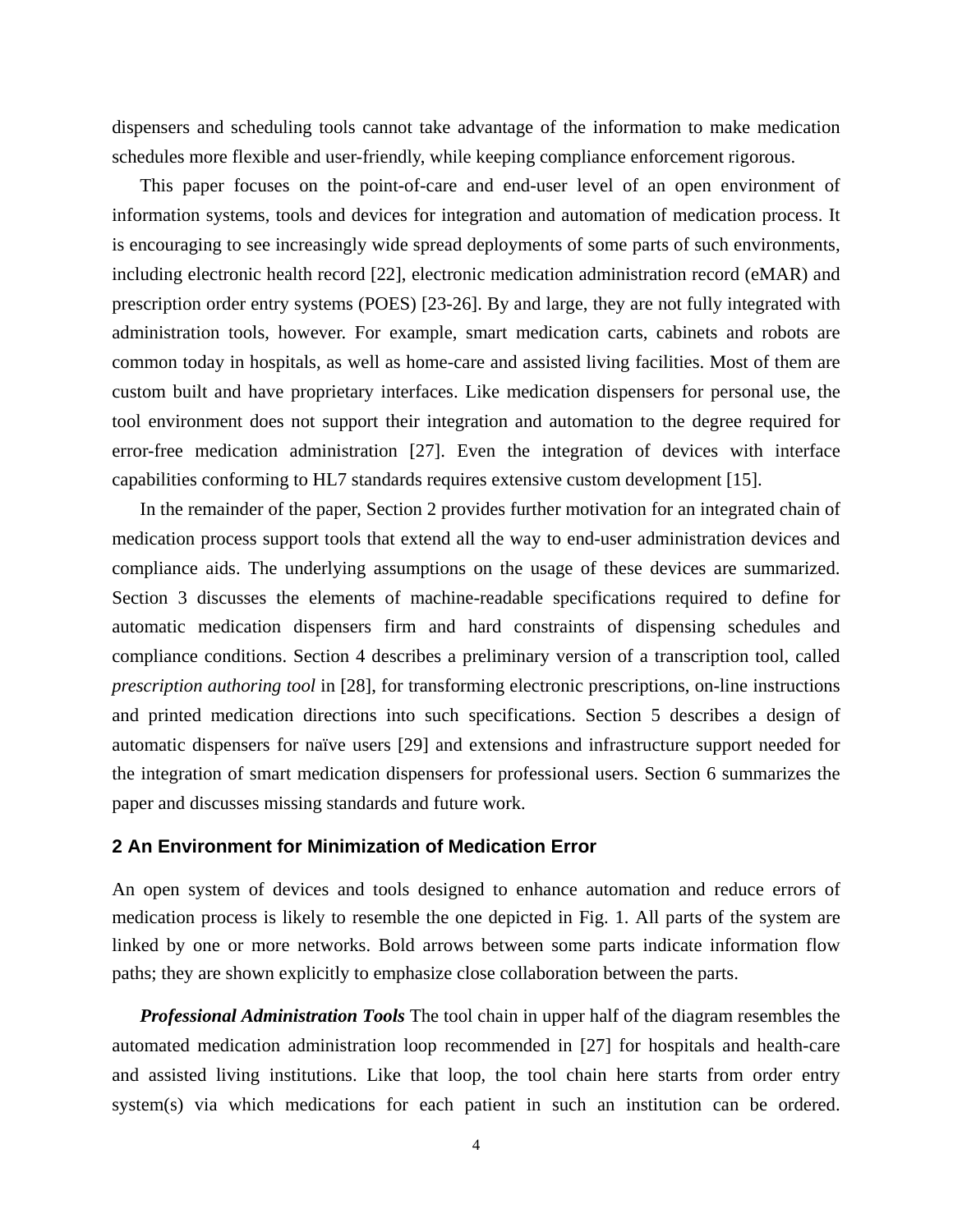Dispensing and administration tools down stream ensure on-time deliveries of the right numbers of unit doses of the right medications to the right locations. Once there, point-of-care tools can help care providers to administer the medications to the right patients in verifiably right manners.



**Fig. 1 Devices and tools for error-free medication process** 

The loop shown here provides two forms of feedback: The data paths connecting electronic record systems with tools that generate medication directions and tools that administer medications enable timely updates of the electronic medication administration record of each patient and, thus, close the loop. Medical devices and monitors, exemplified by devices shown in the middle-left part of the diagram, provide another feedback path: Data on the condition of each patient captured by bedside monitors and devices are fused together not only for integrated displays, bedside and remote, but also for updates of the individual health and medication administration records. Because of the growing library of medical device interfaces that can transform data in proprietary formats into a standard format [30], fusion of data generated by devices from different vendors is now economically viable. This feedback provides the crucial information required to support notification mechanisms that can trigger timely revisions in medications of patients who fail to respond positively to current treatments.

*Tools for Non-Professionals* A system of tools for minimization of medication errors should also include personal medication dispensers and compliance aids for use by naïve users without close professional supervision. The devices at the bottom of the diagram in Fig. 1 intend to illustrate them. Smart medication dispensers for personal use are increasingly more essential to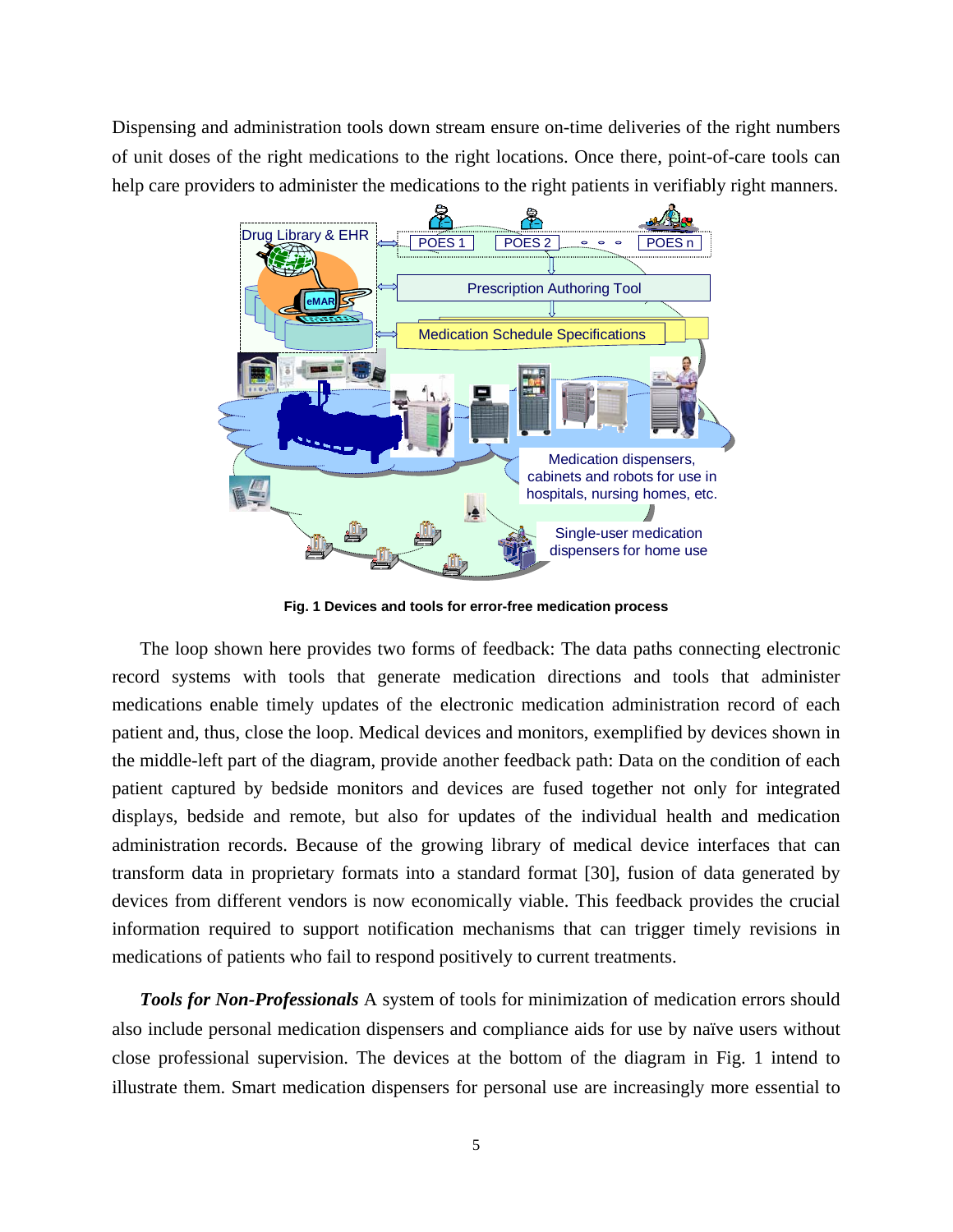ensure medication safety. Today, patients are typically discharged from hospitals while still on critical medications. Thanks to modern medical therapies and wonder drugs, many previously life-threatening deceases and chronicle conditions can now be treated and controlled. A consequence is that increasingly more people are on medications on long term basis now than decades past. Other factors contributing to the increase in number and diversity of people who take medications at home and work include rapidly aging population and widely available OTC drugs and health supplements.

Today's personal smart dispensers are not as effective a tool for combating medication errors as they can be. As stated in previous section, poor usability is an issue. That aside, a major reason is that they are not sufficiently integrated with ordering and transcription tools upstream. Subsequent sections will discuss an approach to their integration and interfaces and standards required to make integration feasible and practical.

However, many of the challenges in incorporating personal medication dispensers into a medication process tool chain are non-technical. Some are concerned with usage restrictions, some with support infrastructure, some with financial incentives, and so on. An in-depth discussion on these aspects is out of scope of this paper. For the sake of discussion here, we make the following assumptions on how personal medication dispensers are used:

- (1) Each personal medication dispenser serves only one user, and the device manages all the medications taken by the user.
- (2) The user allows a complete and current electronic medication administration record (eMAR) according to some standard(s) to be maintained, and the record is accessible by the tool used to generate medication directions for the dispenser.

The restriction of single user per dispenser is imposed for sake of simplicity and can be easily removed. The restrictions that the device manages all medications of the user and the specification governing its operations is based on complete knowledge of all medications taken by the user are necessary for the device to be effective. Here, and in subsequent discussion, we use the term medication to mean a prescription drug, a OTC drug, some health supplement or food when there is no need to distinguish them. A dispenser does not handle food, clearly, but it must plan for meals and snacks along with medications when food interferes with some of the user's medications. A possible scenario is that the user is given the dispenser by a care provider (e.g., pharmacy, hospital or medical clinic). By allowing the device itself or the care provider institution maintain a complete medication history and thus enabling verifiable compliance, the user is rewarded with a reduction in medical insurance rate and the expense of the device covered in part or in full by insurance.

*Interfaces with Upstream Tools* Again, our focus here is on medication administration. Thus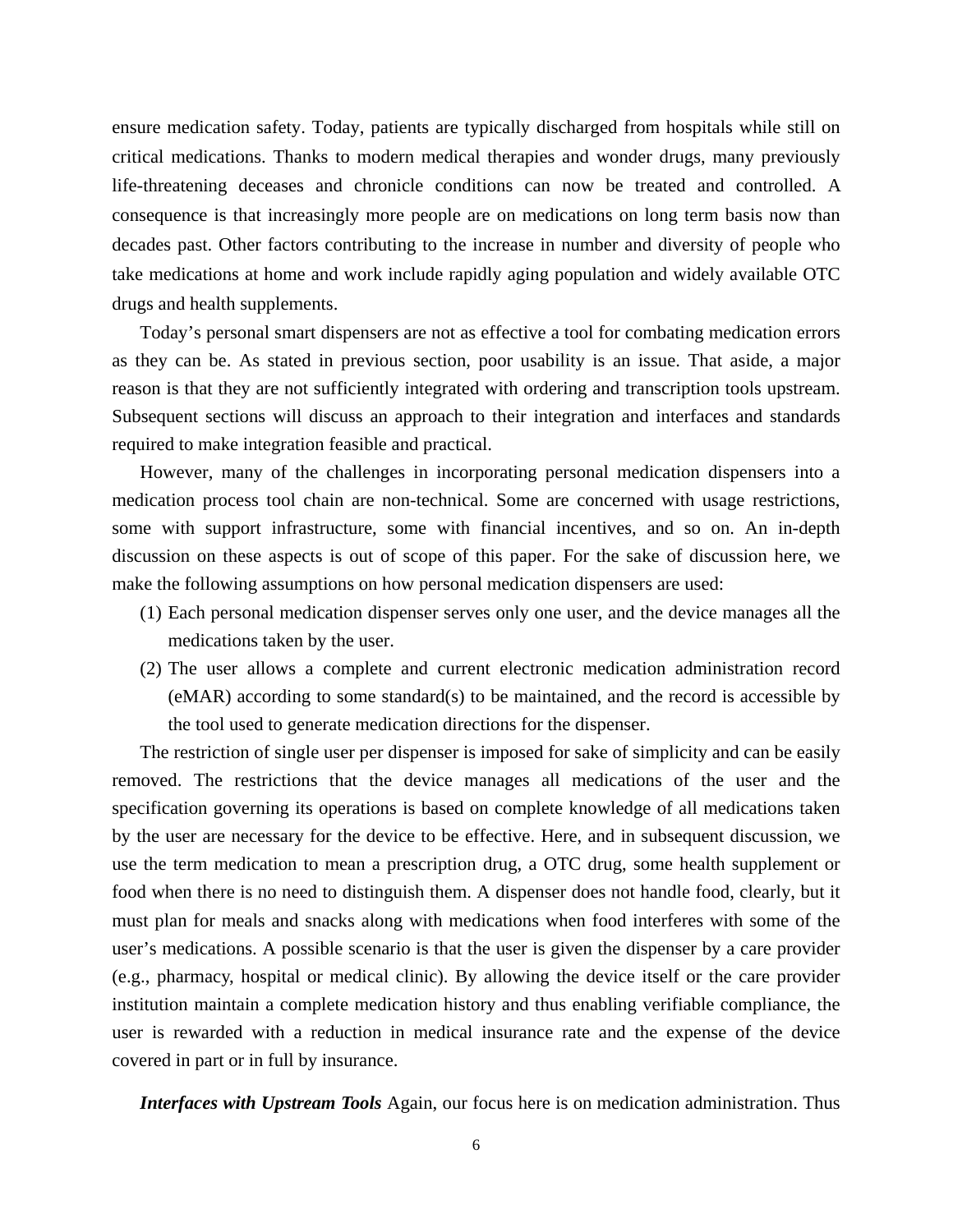far, we have referred to tools designed to support this medication-process stage by a variety of common names, including smart medication carts, robots, cabinets, and dispensers. Hereafter, we call them all *medication dispenser*, or simply *dispenser,* when it is not necessary to be specific. We consider here only dispensers that support automation to a great degree. *Professional dispensers* are for health- and medical-care professionals and, typically, are used within care providing institutions. A *personal dispenser* is for use by an individual, at home or work and the person is not closely monitored by professionals in normal situations.

Fig.2 shows the connections from prescription order entry systems (POES) and electronic health record (EHR) systems upstream to a dispenser. The *prescription authoring tool* [28] in the diagram is an example of transcription tools that translate prescribed medication directions into administration instructions. We will discuss the role this and similar tools play in the next section. The block diagram at the bottom is that of a fully automatic personal dispenser. It is the subject of discussion of Section 5.



**Fig.2 Connection from upstream tools to dispenser** 

Among the issues relating to interfaces between upstream tools and dispensers, the most important one is concerned with the information passed to each dispenser. Figs.1 and 2 call the machine-readable document containing this information a *medication schedule specification*, and *MSS* for short. The specification defines for the dispenser the rules that guide its operations. They include constraints on size and timing imposed on each dose to be administered, conditions to be met to stay compliant, and required actions to be taken when non-compliance occur.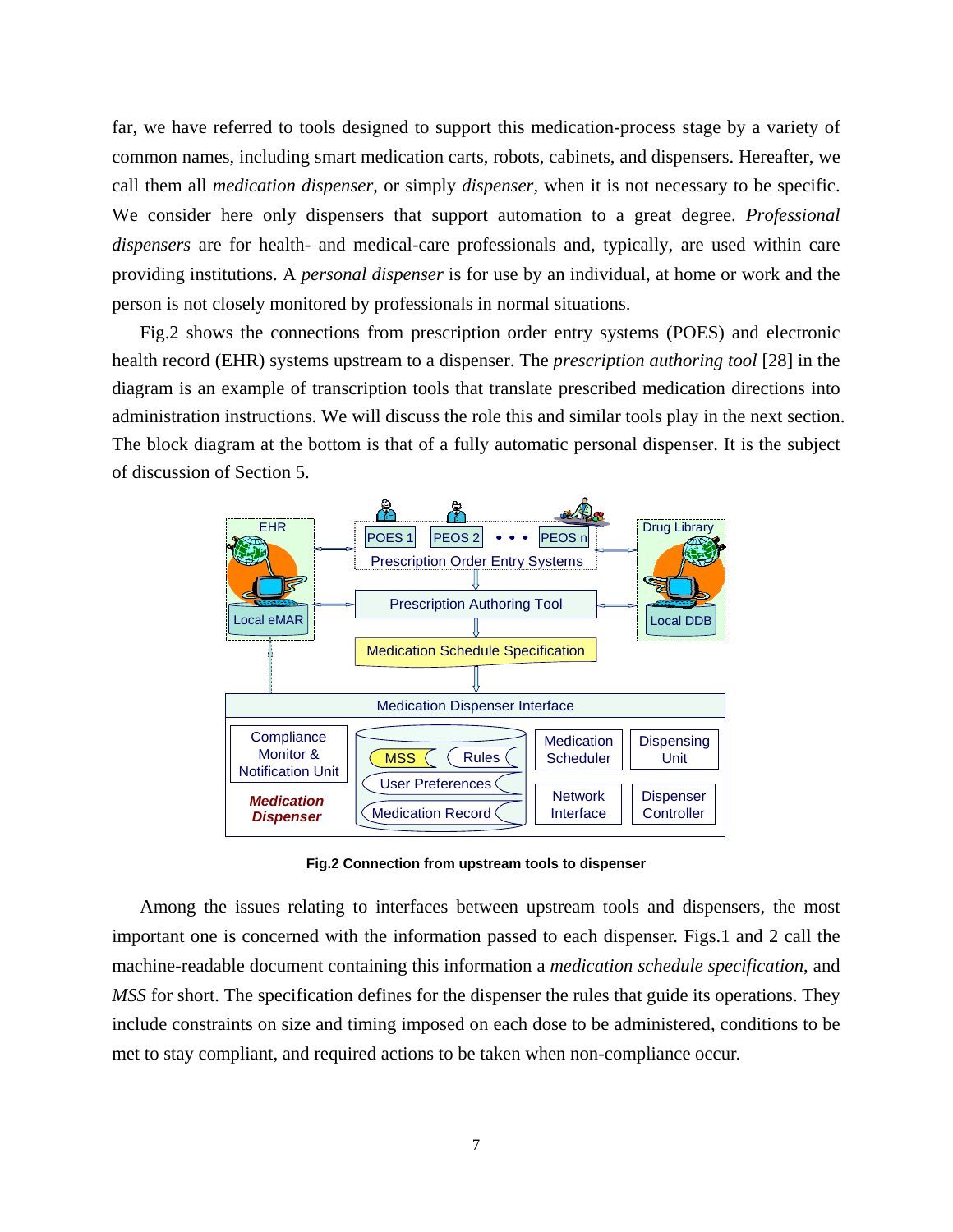### **3 Medication Schedule Specification**

There have been very little open discussions to date on what needs to be defined by a medication schedule specification. This is less of an issue for professional dispensers. The contents of MSS for dispensers used by an institution are dictated not only by the directions of medications and the conditions of the patients involved, but also by policies, processes, practices, and operations of the institutions. One can readily justify the customization of such specifications to the institution, even to the individual departments within the institution. In contrast, an open standard for medication schedule specifications is needed to enable the wide spread, safe, and economical use of personal dispensers within a country and across countries worldwide.

To provide a rationale for our choice of the kinds of information a good MSS for a user of a personal dispenser or a patient cared by a professional dispenser should maintain, we note that the quality of a MMS can be measured by the quality of schedules produced by a dispenser following the specification. We measure the quality of a schedule along two dimensions: correctness and user-friendliness [29]. A schedule that governs time and quantity of each dose of every medication is correct when it rigorously compliant to all directions. It is user friendly if it fits the user's daily routine: A friendly schedule provides the user with sufficient flexibility by allowing deviations from the schedule without risking non-compliance. As examples, we sometimes see directions such as "take one tablet every 4 hours" and "take one dose with every meal and at bed time". A verifiably correct schedule can be easily generated according to the former, but the schedule is hard to follow, especially by an active and busy user on a long term basis. The latter may be user friendly, but it may lead to non-compliance if doses should not be taken too close together or too far apart. A challenge is to be sure that relaxation in compliance rigor for the sake of user-friendliness allowed by a MSS does not lead to errors.

*Firm, Hard, and Software Constraints* Fig.3 shows an illustrative example. The MSS in the figure contains only the *medication directions* (*section*). The section is *mandatory*, since the specification is useless without it. Some constraints defined by medication directions are firm and some are hard. *Firm constraints* guide the normal operations of the dispenser. *Hard constraints* define for the dispenser compliance conditions. Whenever possible, the normal schedules computed by the dispenser are such that all firm constraints are met if every dose is indeed administered as scheduled. Unfortunately, deviations from normal schedule may occur now and then, and some may lead to a violation of a hard constraint. The dispenser treats such a violation as a *non-compliance event* and is required to take some specified action(s) (e.g., contact a care taker). Clearly, specifications on the actions required to handle each type of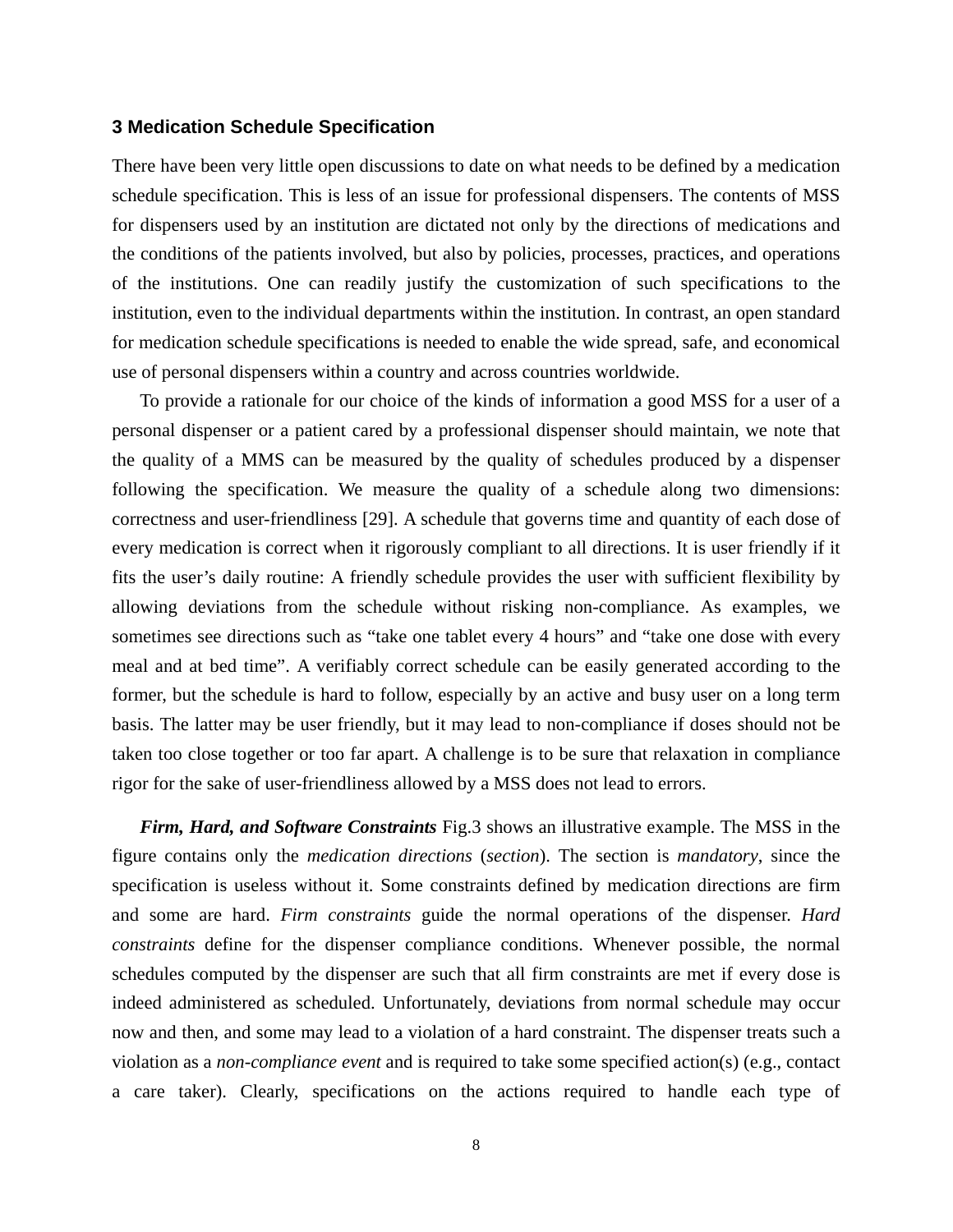non-compliance events should be included in the MSS. We omit this aspect here. We also omit soft constraints, which the dispenser tries to meet on a best effort basis. A smart dispenser may accept user input on preferred times and frequencies for medications. *Soft constraints* are defined by user preference parameters. The report in [31] provides further discussion on these matters.



**Fig.3 An example of XML medication schedule specification** 

As the example illustrates, the MSS for a user's dispenser contains a section for each medication, illustrated by lines delimited by a pair of <medication> and </medication>.The space available in the figure allows us to show in the first segment (lines  $6 - 13$  in part (a)) of the section only the name of the medication and sources of the direction information. – Here, they tell us that the medication is Fosamax, which is a brand of a drug prescribed for prevention and treatment of brittle bone decease and is usually taken on a long term basis. The directions and instructions are based on the user's prescription, as well as information extracted from the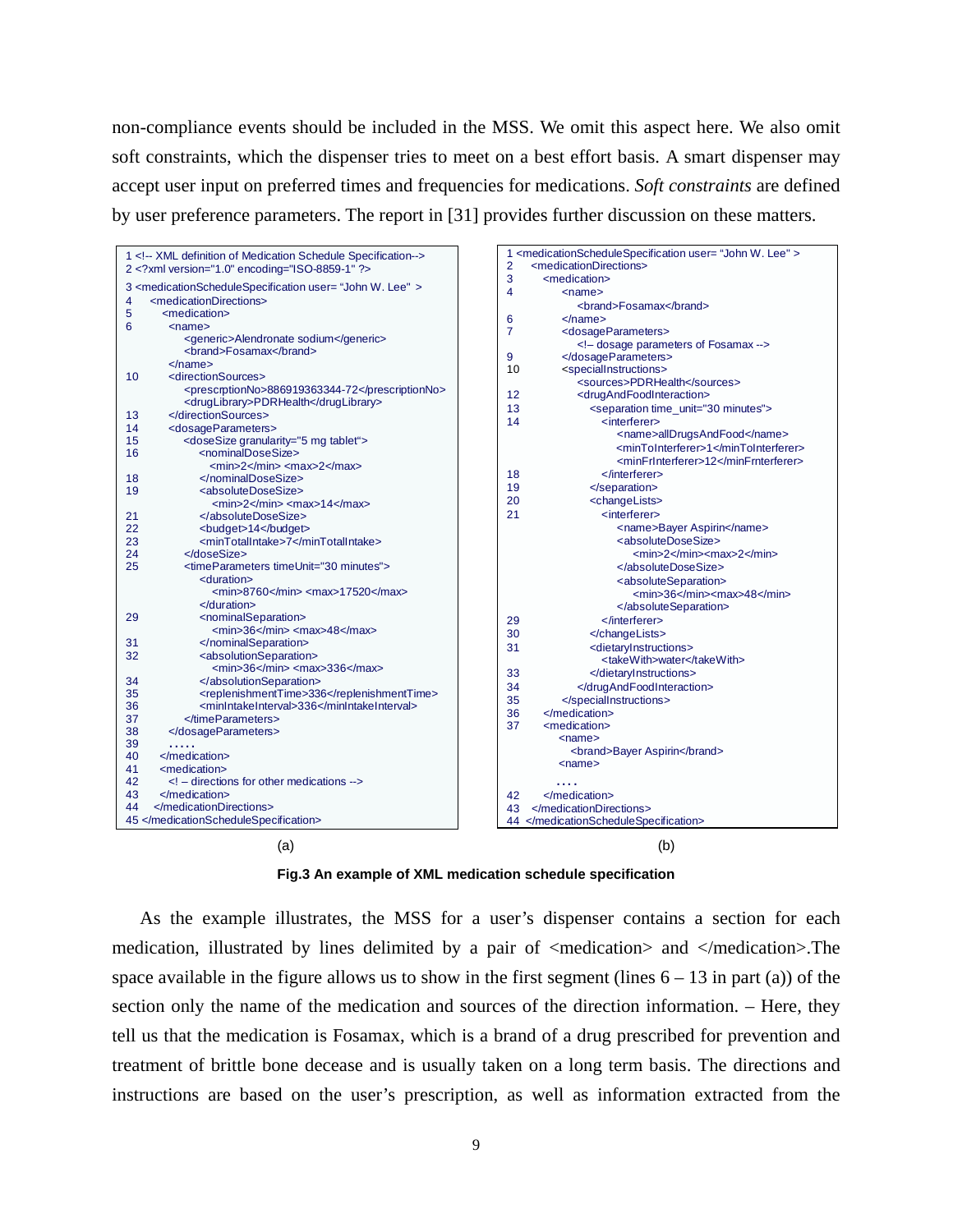on-line drug library PDRHealth [21]. – In general, this segment should provide information on all attributes (e.g., bar code or RFID, physical characteristics, and supplier id) that the dispenser needs to administer the medication.

The section for each medication has two parts: dosage parameters and special instructions. The *dosage parameters* (*DP*) part includes the direction for the named medication when the medication is taken alone. If the medication interacts with any other medication taken by the user or with food, then the section for the medication also has a *special instructions* (*SL*) part; it specifies how the administration of the medication is to be modified because of the interaction.

*Dosage Parameters (DP)* Lines 14 - 38 in the XML specification in Fig. 3(a) illustrate the dosage parameters part. The part defines firm and hard constraints that any schedule of the medication must satisfy. Firm constraints on dose size and separation between consecutive doses are given by *nominal dose size range* (lines 16 – 18) and *nominal separation range* (lines 29 – 31), respectively. The specification here indicates that the dispenser normally should schedule a dose of Fosamax consisting of two tablets, for a total of 10 mg, every 18 to 24 hours.

The constraints defined by other parameters in the DP part are hard. They include *absolute dose size range* and *absolution separation range*. By making these ranges larger than the respective nominal ranges when it is safe to do so, the MSS enables the dispenser to provide scheduling flexibility safely. This is true in the case of our example. (They are given by lines  $19 - 21$  and  $32 - 34$ , respectively, in part (a).) We note that as lines  $14 - 18$  in part (b) indicate, the medication should be taken at least half an hour before food and any other drug. A busy, active user may not be able to wait that long for breakfast every day. The fact the absolute dose and separation ranges are [2, 14] and [36, 336], respectively, allows the user to skip the normal 2-tablet daily dose now and then and take larger doses on some other days.

Allowing large ranges of dose size and separation, even occasionally, may lead to over dose or under dose. This is the reason for the inclusion of supply rate and demand rate constraints in the MSS. *Supply rate* (*B, R*) is defined by the parameters *budget B* and *replenishment time R*. It constrains the total size of all doses over any time interval of length *R* to be no more than *B*. For example, the direction of a pain killer may read "take 1 or 2 tablets every 4 to 6 hours, but never more than 6 tablets in 24 hours". The supply rate of such a medication is  $(B, R) = (6, 24)$ . The supply rate of Fosamax in our example is given by lines 22 and 35, respectively. They say that the total size of doses within any 7 days can be at most 70 mg, i.e., 14 tablets.

Similarly, a *demand rate* constraint intends to ensure that a certain amount of the medication is at work at all times. This constraint is defined by two parameters: *minimum total intake L* and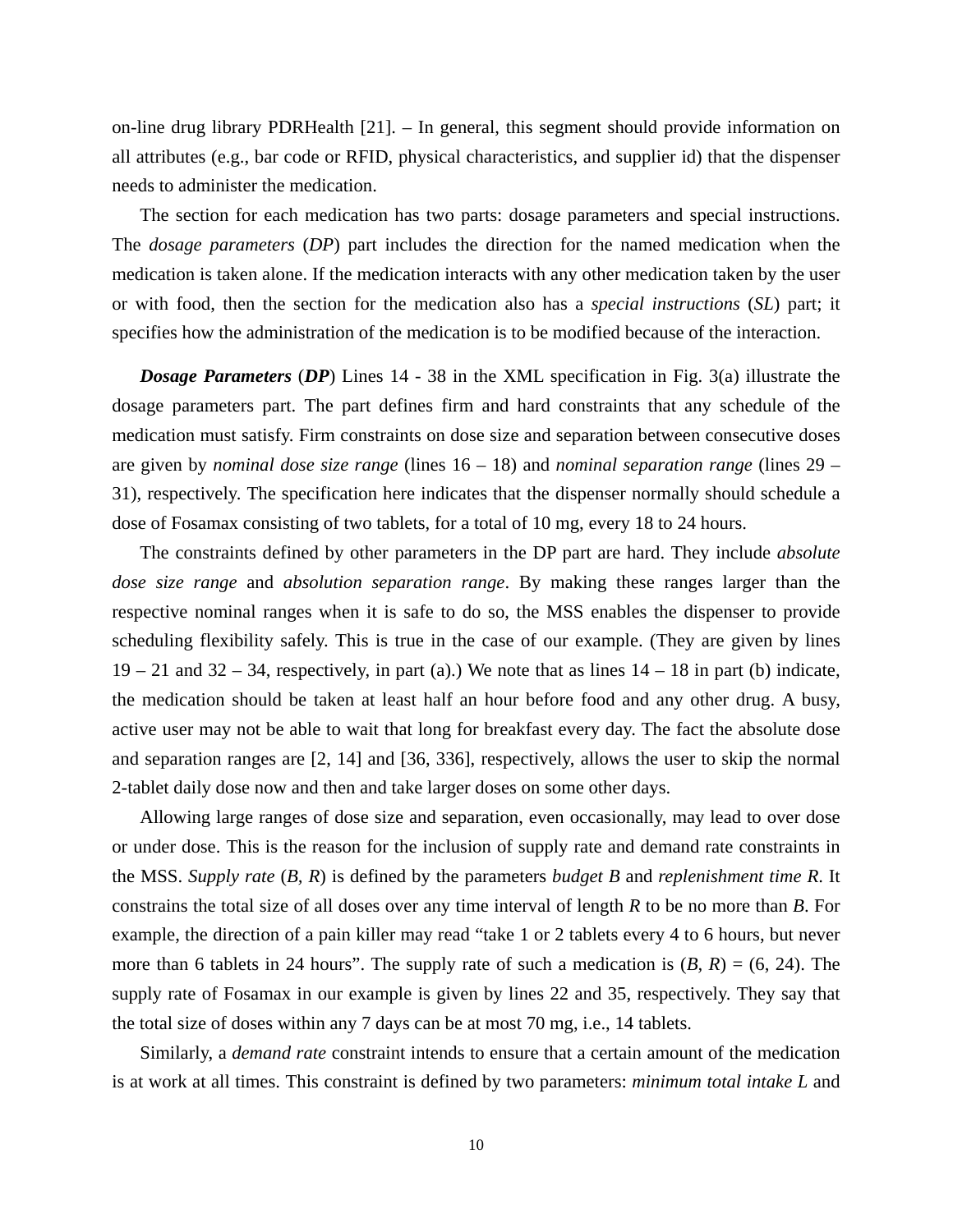*minimum intake interval P*: It requires that the total size of all doses in every interval of length *P* to be at least equal to *L*. These parameters are given by lines 23 and 36, respectively, in part (a): They say that the user must have at least 35 mg in any interval of 7 days.

Finally, the duration parameter specifies the length of time the medication is to be administered. In the case of Fosamax, the duration may be arbitrary. (Lines  $26 - 28$  specify that the duration is between six months and a year.) The constraint is important for some other medications, however, for many reasons. As examples, an upper bound to duration for a pain killer is imposed to prevent habit forming, and a lower bound for an antibiotic to ensure completeness of the treatment.

*Special Instructions* (*SL*) Because drugs more or less interact, some modification in the user's medication regiment is often necessary when the user is on multiple medications, in order to keep the effects of interaction under control. There are two common types of direction modifications due to drug interaction: additional constraints on separations between doses and changes in dosage parameters of interacting medications. A MSS captures the information on these types of modification in the SL section of each interacting medication.

Lines  $10 - 35$  in part (b) of Fig.3 illustrate the SL part in a MSS. We call interacting medications here *interferers*. The SL section for each medication *M* that has one or more interferers has two parts: One part defines additional separation constraints, if any, and the other lists changes in its dosage parameters, if any. For each interferer for *M*, the *separation part* for *M*  gives the required temporal separations between each dose of *M* and any dose of the interferer. The SL section of Fosamax in our example starts from line 10 and ends at line 35 in part (b) of Fig. 3. The separation part is listed starting from line 13. Since this medication should not be taken together with anything else, there is only one entry, allDrugsAndFood, in this part. Line 16 says the time from a dose of Fosamax to the time for anything else is at least half an hour, while line 17 says that the waiting time for the next dose of Fosamax is 6 hours if anything else is taken before the medication. That the required separation from the medication to an interferer differs from the required separation from the interferer to the medication is typical.

The *change lists part* has an entry for each interferer that affects *M* to the extent as to require changes in one or more dosage parameters of *M*. The parameters given by change lists take precedence over dosage parameters of *M* specified in its DP section as long as the user is taking both *M* and the interferer. In the case of Fosamax, its absolute dose size and separation ranges given in the DP section are [2, 14] and [36, 336], respectively. Hence a user taking the medication alone has the flexibility of skipping some doses and making up the missed doses later by taking a one with a larger size. The changes listed in lines  $21 - 29$  say that the dispenser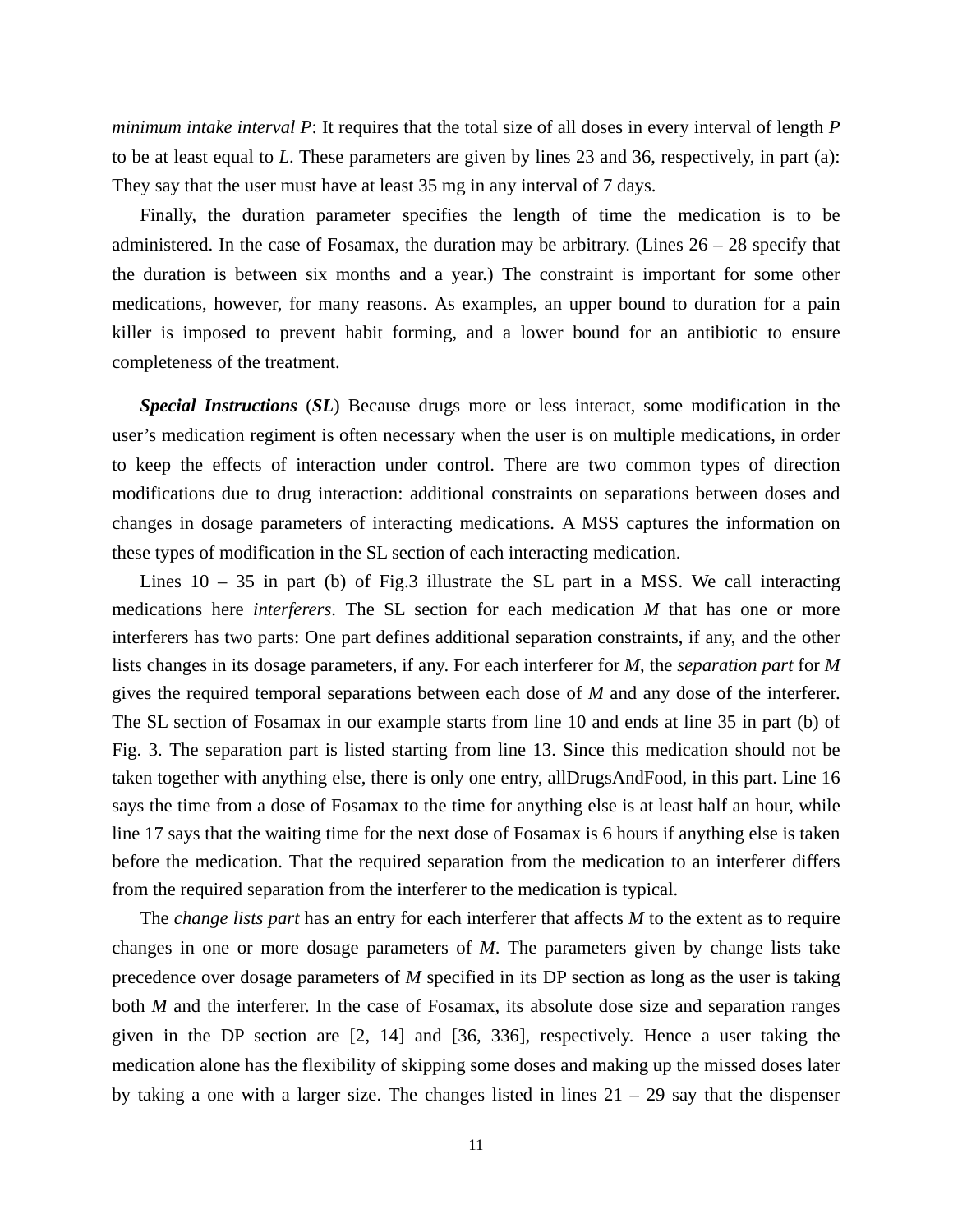should no longer allow this flexibility as long as the user is taking aspirin as well.

We leave off many additional constraints due to medication interaction. Precedence constraint is one. A precedence constraint restricts the order in which doses of some interacting medications are taken. In addition to minimum separations imposed to minimize the effect of interaction, there may also be maximum separation constraints to ensure that some medications are taken sufficiently close together. Our report on a general model of medication scheduling [31] discusses these and other constraints, as well as a more abstract representation of medication interaction information than the way exemplified by Fig. 3.

## **4 Prescription Authoring Tool**

In Figs. 1 and 2, we call the tool that plays the critical role in the integration of medication dispensers with POES a *prescription authoring tool* [28]. It is the last line of defense against the propagation of prescription errors to administration tools. Fig.4 shows a general configuration of a prescription authoring tool [28].



**Fig.4 Structure of prescription authoring tool** 

As we can see from the figure, the tool consists of four major components: ETL (Extract, Transform and Load) processor, compiler, verifier and, sometimes, a local database of medication records of users served by the tool. The input to the tool includes the user's (or patient's) prescriptions from order entry systems and directions for OTC drugs. They may be electronic, printed, or handwritten; in natural languages, specialized languages or tablet forms; and so on. Hereafter, we call them all prescriptions. The output is a MSS for the user's dispenser; the input device interface specification details the capabilities of the device.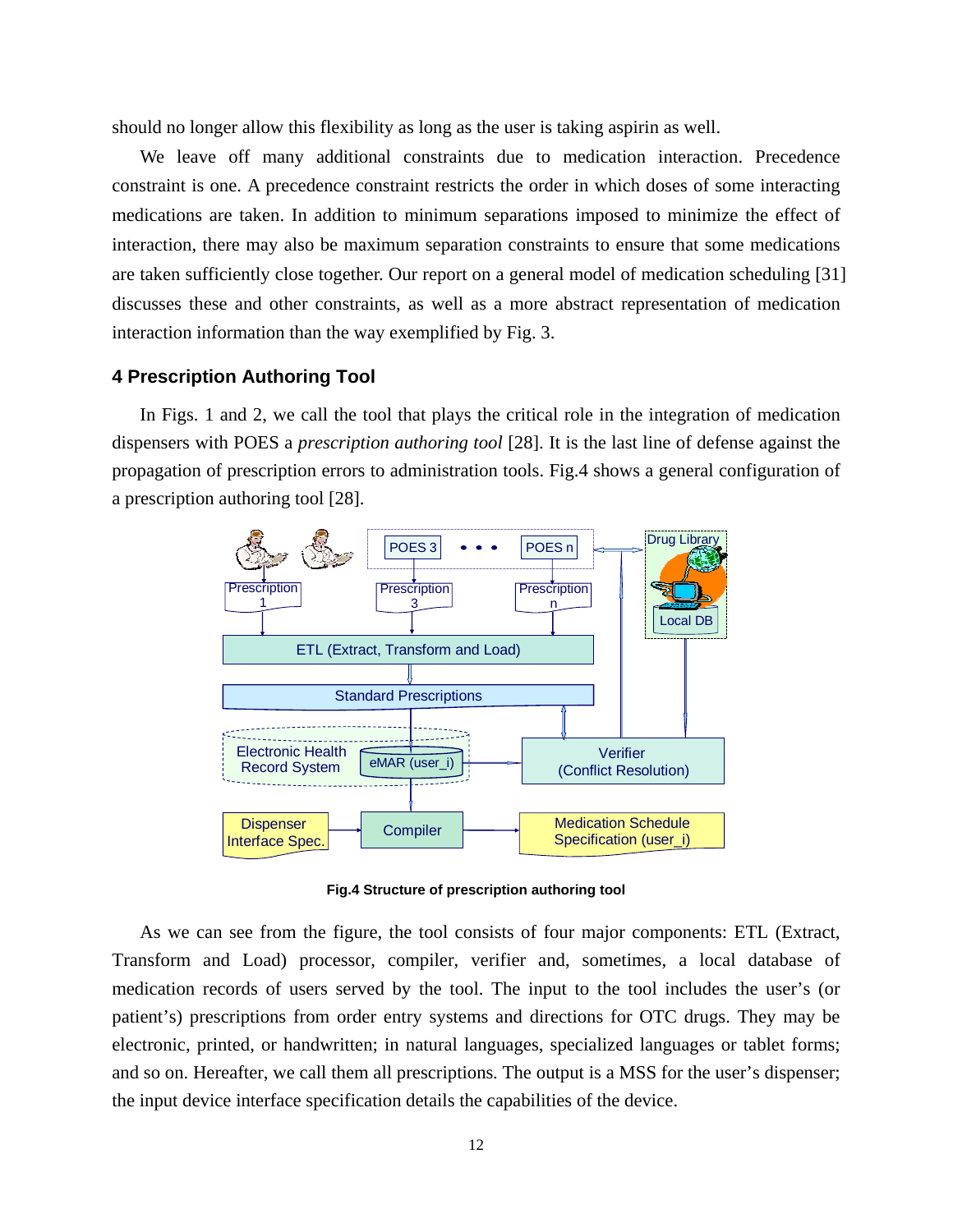*Use Scenarios and Operations* An authoring tool that serves solely professional dispensers within a single institution may contain only the compiler. It makes sense for an institution to deploy standardized (at least, compatible) order entry systems and prescription schemas and vocabularies. Another reasonable requirement is that each prescription is made with near complete knowledge of the patient's medication record and all adjustments in directions to account for the effects of drug interactions were made at the time when each prescription is issued. When these assumptions are valid, the only required function of the authoring tool is to compile the user's prescription(s) into MSS for the dispenser(s) used there.

Authoring tools used by pharmacists to process medication directions for personal dispensers need all components in Fig.4. The assumptions stated above are typically invalid. The user of a personal dispenser may be under the care of independent care providers. They may have little or no knowledge of medications and health supplements ordered by others<sup>1</sup>, at least not until a universal health record system is established nation (or world) wide. Restriction (2) in Section 2 is imposed for this reason. Stated in another way, a requirement for correct use of automated dispensers is that the user's pharmacist has information on all prescriptions of the user, as well as information on user's OTC medications. This would be the case if the user gets all medication supplies from the same pharmacy. Whenever the user comes to fill a new prescription or to purchase a new OTC drug, the pharmacist uses the authoring tool to process the directions of the user's existing and new medications and generates a new MSS for the user's dispenser.

Errors introduced in the ordering stage (e.g., the ones described in [26]) are out of scope here. We start with the assumption is that each prescription is by itself correct: Someone or some tool has verified that the user can safely and effectively take the medications ordered by the prescription. However, some interactions among medications ordered by different prescriptions may not have been accounted for. It is the primary function of the authoring tool to make sure that the directions given by all prescriptions of the user are consistent and they are consistent with general directions and special instructions on drug interactions provided by drug libraries and medication advisory systems. The tool can resolve some inconsistencies based on common-sense rules provided to it for this purpose. A *conflict* is an inconsistency that tool cannot be resolved automatically based on the rules. A job of the tool is to bring all conflicts to the attention of responsible order entry systems and care provider(s) served by the systems.

The list below summarizes the work by the tool to process each prescription:

 $\overline{a}$ 

 $<sup>1</sup>$  This is especially true in countries where citizens have generous access to medical clinics, big and small, and</sup> physicians are willing to offer medications for minor ailments. For instance, it is no uncommon in Taiwan for an individual in reasonable health to visits doctors over 10 times a year. The user's health insurance IC card provides room for records of only six visits.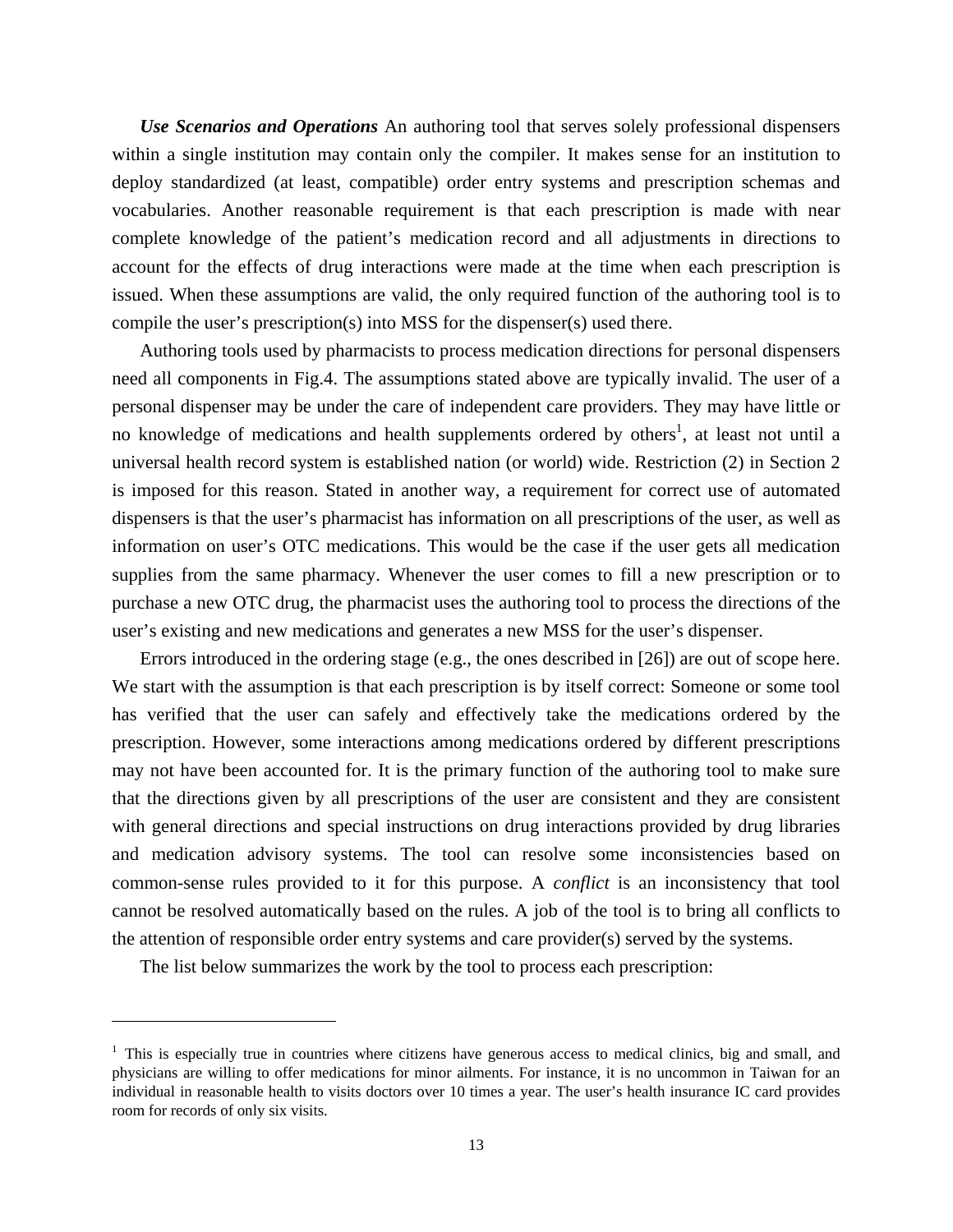- (1) The ETL (Extract, Transform and Load) processor extracts directions from the new and existing prescriptions and puts the extracted directions in a unified representation.
- (2) The verifier checks for conflicts while merging user specific directions provided by each prescription together and with general directions and special instructions the tool extracts from drug libraries. If and when it detects some conflict, the tool sends a notification, containing information on the conflict, to the order entry systems and the physicians responsible for the conflicting prescriptions and requests conflict resolution. The verifier repeats (1) and (2) until all conflicts are resolved. At the end of the merging process, it stores the merged directions in the user's medication record and invokes the compiler.
- (3) When invoked, the compiler translates the merged directions into a machine-readable MSS for the user's dispenser. The compiler also carries out test to ensure feasibility of the MSS and for dispensers that are incapable of doing the work, compute one or more medication schedules for the dispenser.

We use the term ETL loosely here to mean the process of extracting directions from multiple prescriptions and drug libraries, and then transforming and merging them into one unified prescription. Information extraction should be straightforward to implement if standards for documents and forms, similar to business schemas standards for electronic commerce and supply-chain management and supported by many document processing tools, are commonly adopted for prescriptions. Without such standards, this step is ad hoc and error prone. The ETL processor in our authoring tool prototype can handle only prescriptions written in common and simple forms. We will add the capability of extracting directions from plain, easy-to-understand English descriptions, as exemplified by special instructions in [21].

*Rules and Algorithms* The authoring tool examines one prescription at a time, resolve any inconsistency if it can, and merges the prescription with already merged ones when the new prescription is deemed consistent. The rules for this purpose include the APAMAT prescription syntactic rules [28]. (APAMAT stands for prescription algebra for medication authoring tool.) Others are based on common-sense reasoning. As an example, Fig. 3(b) leaves out the change in supply rate constraint from  $(14, 336)$  to  $(2, 48)$ . The tool can add the change since it can determine precisely the new parameter values from the changes in absolute dose size and separation ranges. Similarly, the tool can resolve differences in parameter ranges given by different prescriptions by using the most stringent one when the ranges intersect, unless it is instructed to do otherwise. In contrast, it must declare a conflict when the ranges are disjoint.

The demand-versus-supply test (DST) described by Fig.5 allows the tool to check nominal dosage parameters and rate constraints of each medication for consistency and feasibility [32].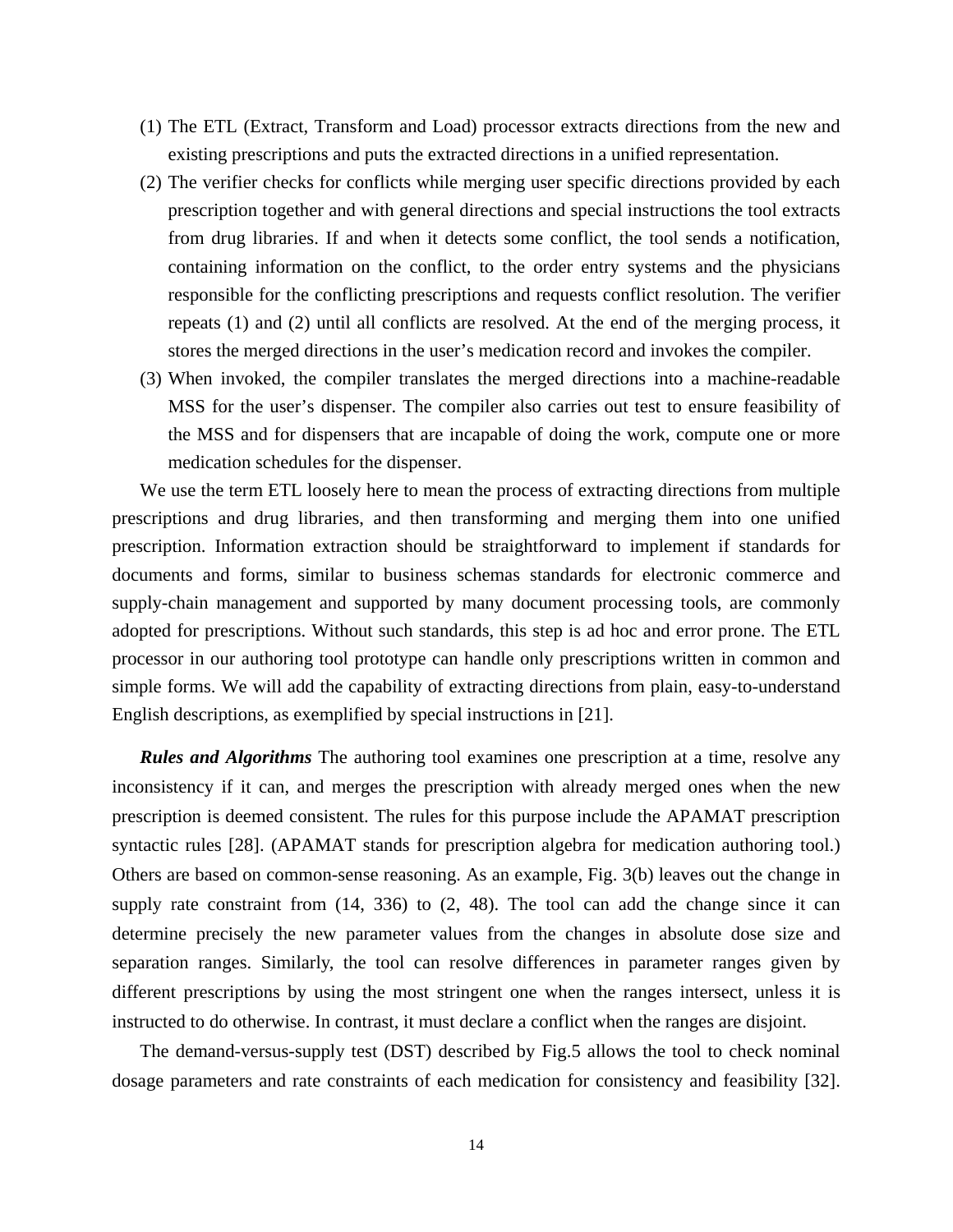The *consistency conditions* are listed in Step 1 in Fig. 5. The set of nominal dose-size range [*dmin,*   $d_{max}$ ], separation range [ $s_{min}$ ,  $s_{max}$ ] and supply rate (*B, R*) and demand rate (*L, P*) parameters given by a MSS is *consistent* if the parameters satisfy the conditions listed there. The set, and the MSS, is *feasible* if there is a *feasible schedule* that meets all the constraints defined by the parameters.



**Fig.5 Demand-Versus-Supply Test for Feasibility** 

The conditions checked in Step 1 are necessary for the existence of a feasible schedule [29]. This is why Step 1 returns and reports that the MSS is not feasible if the parameters fail to meet any of the conditions. The consistency conditions are both necessary and sufficient for several special cases, one of which is that the medication does not have both supply rate constraint and demand rate constraint. This is the reason for Step 2 in Fig. 5

To define the terms used in Step 3 in Fig. 5, we note that a periodic schedule can be defined by the sequence  $\{(t_0, d_0), (t_1, d_1), \ldots, (t_i, d_i), \ldots, (t_{k-1}, d_{k-1})\}$  of 2-tuples of dose time  $t_i$  and size  $d_i$ .  $k$  $> 0$  is the number of doses per period.  $t_0$  is the time of the first dose in a period. Subsequent doses are scheduled at times  $t_1, t_2, \ldots, t_{k-1}$  for  $t_0 < t_1 < \ldots < t_{k-1}$ , relative to  $t_0$ . We call such a schedule a *k*-*dose schedule*. Let the total size of doses in each period be denoted by  $\delta(k)$ , and the length of the period by  $\pi(k)$ . Let  $t_k$  denote the end of the period.  $t_k = t_0 + \pi(k)$  is time of the first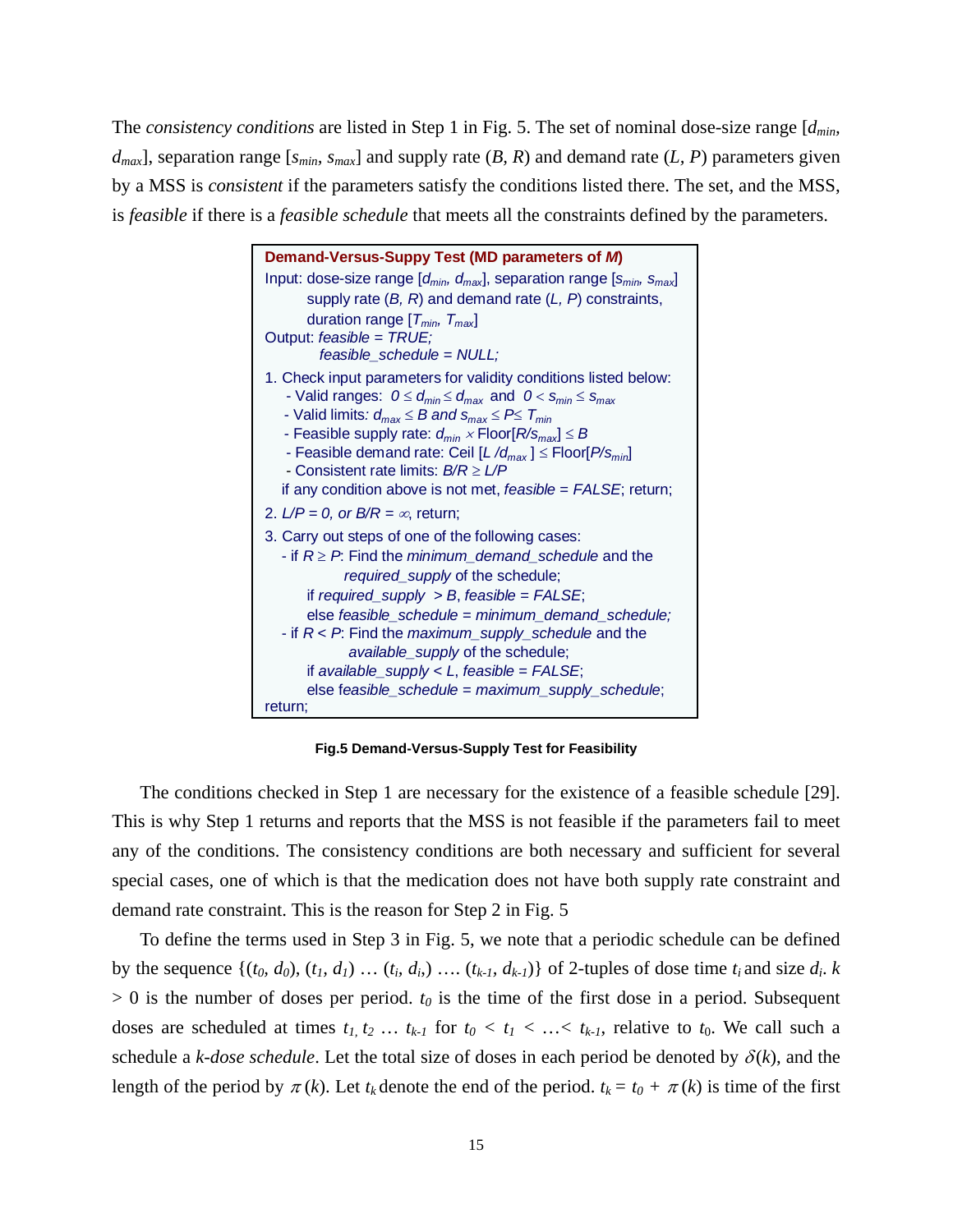dose of the next period; the size  $d_k$  of the dose at time  $t_k$  is  $d_0$ . Finally, let  $x_i = t_i - t_{i-1}$ , for  $i = 1$ , 2 … *k*, denote the separations between consecutive doses in each period.

For a given consistent set  $\{[d_{min}, d_{max}]$ ,  $[s_{min}, s_{max}]$ ,  $(B, R), (L, P)\}$  of dosage parameters, where  $R \ge P$ , a *k*-dose schedule is a *k-dose minimum demand schedule* (or *MinDS(k)* for short) when the dose sizes and separations in each period are solutions of the following problem:

#### *k-dose Minimum Demand Problem:*

- (1) *Find integers*  $x_1, x_2, \ldots, x_k$  that maximizes  $\pi(k) = \sum_{1 \leq j \leq k} x_j$  subject to the *constraints*  $s_{min} \le x_i \le s_{max}$  *for i = 1, 2, ... k and*  $\pi(k) \le P$ .
- (2) *Find integers d<sub>0</sub>, d<sub>1</sub> ... d<sub>k-1</sub> that minimizes*  $\delta(k) = \sum_{0 \le j \le k-1} d_j$  *subject to the constraints*  $d_{min} \leq d_i \leq d_{max}$  *for*  $i = 1, 2, \ldots k$  *and*  $\delta(k) \geq L$ .

Similarly, for a consistent set of dosage parameters where  $R \leq P$ , a *k*-dose schedule is a *k-dose maximum supply schedule* (or *MaxSS*(*k*) for short) when the dose sizes and separations in each period are solutions of the following problem:

### *k-dose Maximum Supply Problem:*

- (1) *Find integers*  $x_1, x_2, \ldots, x_k$  *that minimize*  $\pi(k) = \sum_{1 \leq j \leq k} x_j$  *subject to the constraints*  $s_{min} \le x_i \le s_{max}$  *for i = 1, 2, ... k and*  $\pi(k) \ge R$ .
- (2) *Find integers d<sub>0</sub>, d<sub>1</sub> ... d<sub>k-1</sub> that maximizes*  $\delta(k) = \sum_{0 \leq j \leq k-1} d_j$  *subject to the constraints*  $d_{min} \leq d_i \leq d_{max}$  *for i = 1, 2, ... k and*  $\delta(k) \leq B$ .

A MinDS(*k*) or MaxSS(*k*) schedule is *well-formed* if according to the schedule, the sizes of the doses differ by at most one, separations between consecutive doses differ by at most one, and if dose sizes are not equal or separations are not equal, larger doses are scheduled closer together earlier in the period. Because the coefficients in the objective functions in the problems above are equal, there is always a well-formed MinDS(*k*) (or MaxSS(*k*)) when the *k*-dose minimum demand problem (or the *k*-dose maximum supply problem) admits a solution.

The *required supply* of MinDS(*k*) is the total size of all the doses scheduled within the replenishment interval [0, *R*) when  $P \leq R < \infty$ . A *minimum demand schedule* (*MinDS*) of a MSS is a well-formed schedule that has the minimum required supply among all well-formed MinDS(*k*) for all feasible values of *k*. Similarly, the *available supply* of MinDS(*k*) is the total size of all the doses scheduled within the minimum intake interval [0, *P*) when  $R \le P \lt \infty$ . A *maximum supply schedule* (*MaxSS*) of a MSS is a well-formed schedule that has the maximum available supply among all well-formed MaxSS(*k*) for all feasible values of *k*. A MinDS(*k*) (or MaxSS(*k*)) for each feasible value of *k* can be found in constant time. It follows that the minimum demand (or maximum supply) schedule of a specification can be found in time proportional to the maximum of dose-size and separation range widths.

As Fig. 5 indicates, if Step 3 succeeds, the test returns a minimum demand schedule (MinDS)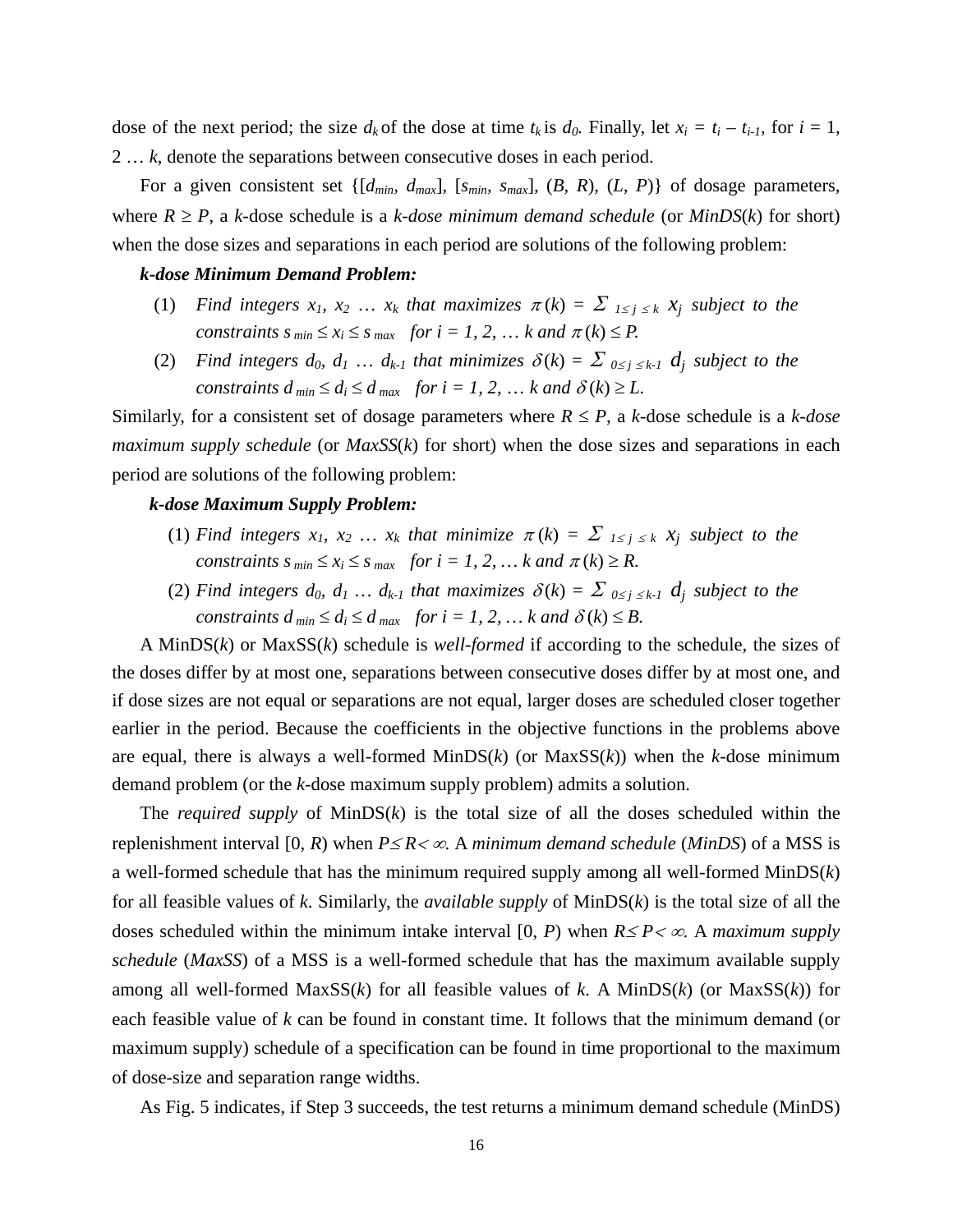of the MSS when  $R \ge P$  or a maximum supply schedule (MaxSS) when  $R < P$ . Both schedules are periodic. We have shown that the specification has no feasible periodic schedule [32] if the step fails. (In other words, the test is optimal among all algorithms that produce periodic schedules.) However, the necessity of the test remains to be determined: We do not know whether the MSS has a non-periodic feasible schedule when Step 3 fails.

In principle, the schedule found by DST when the test succeeds can be used for selecting dosage (i.e., sizes and times of doses) of a medication. While the schedule is good for proofing feasibility, it is deficient as a schedule, especially for a user who takes interacting medications. We measure the quality of a feasible dosage selection by *usable separation range* (*USR*); it is the range of time allowed by the schedule without violating the given nominal range and rate constraints. The bigger the USR, the more flexibility the dosage selection gives to scheduling the medication with interacting medications and food. Because the DST test selects boundary values of constraint parameters, the USR of the schedule produced by it is typically zero. Several heuristic dosage selection algorithms presented in [29, 32] have lower success rates (e.g., between 40 to 55 % the success rate of DST) but can offer good USR when they succeed.

Thus far, we talked about tests for consistency and feasibility of dosage parameters of individual medications. APAMAT offers several simple rules for checking consistency of SL parameters of interacting medications. The set of consistency rules still needs to be expanded. The general problem of deciding whether a MSS is feasible is a hard problem, except for a few degenerate cases. We are developing simple polynomial-time algorithms and heuristic search schemes. Results generated by them are sufficient, but not necessary, for feasibility.

#### **5 Automated Medication Dispensers**

We are currently building a fully automatic personal medication dispenser [29]. Its block diagram is shown at the bottom of Fig. 2. In this section, we first discuss tradeoff issues that led to its design and briefly summarize its usage and operations. We then describe the usage assumption and design of a modular automatic professional dispenser.

*Some Tradeoff Issues* Fig. 2 shows that an automated personal dispenser has several key components: a medication scheduler, dispensing unit, dispenser controller, compliance monitor, and network interface. The dispenser also has a local database, allowing it to maintain, with user's permission, medication prescription and administration records, as well as data on user habits and behavior. Our dispenser has only a local alarm: The user is reminded that it is time to take medication(s) when the alarm sounds. The version does not require Internet access; a dial up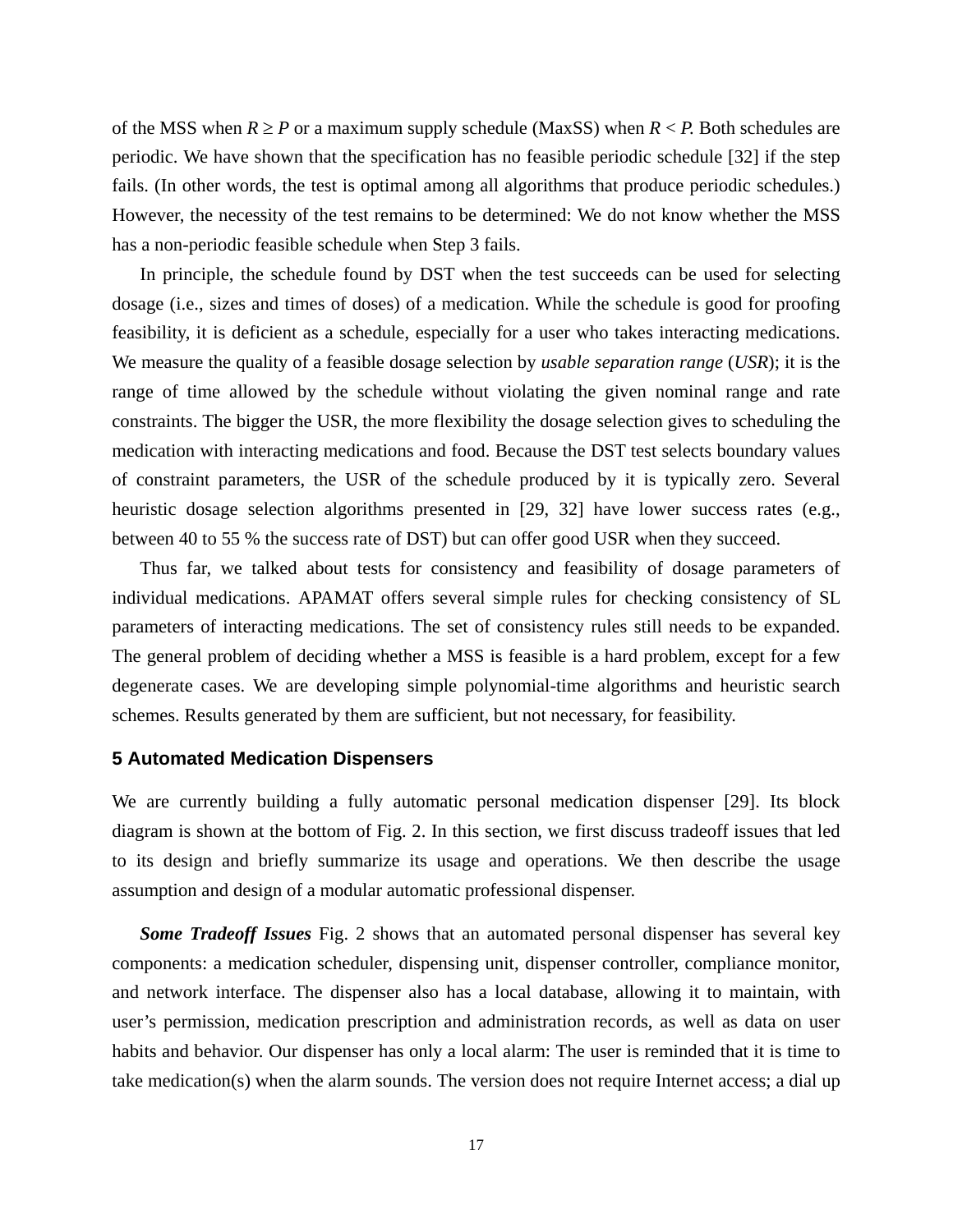connection is adequate for notification purpose. In general, a dispenser in a modern home may support a variety of I/O devices as illustrated by Fig. 6: Then, reminders can be delivered to the user indoors and out, at home or away. A fully configured dispenser should have this option.



**Fig. 6 A fully automated personal dispenser** 

 One may want to ask why give the personal dispenser a scheduler? The authoring tool needs to compute some schedule(s) in the process of checking the MSS for consistency and feasibility. Then why not download those schedules to the dispenser along with the MSS. A minimal dispenser may work this way. However, a friendly dispenser must be able to dynamically adjust the medication schedule in response to changes in user preferences, to compensate for user tardiness, and so on. This is the reason for giving our personal dispenser a local scheduler. Even a powerful scheduler will not over stress the dispenser processor, and cost of the processor power and scheduler software is but a small part of dispenser cost.

An alternative is to let the dispenser use a scheduling service from some tool (e.g., the authoring tool, some other administration tool, or a more power dispenser.) This is a good set up for professional dispensers for many reasons. The scheduler for a professional dispenser may need to compute medication schedules for multiple patients and the schedules must fit the care provider's work routines. The large size of the scheduling and work planning problem may over stress the local processor of a low-end dispenser. A dispenser may be used to take care of different patients on different days. A better design is to have not only the MSS for the patients, but also their schedules, loaded at reassignment and initialization time. We chose this option for the automated professional dispenser design described shortly.

Fig. 6 shows that the container of each medication is labeled either by a bar code or a RFID tag. Our personal dispenser uses the latter. The use of bar-code labels is wide spread and their cost is significantly lower. However, the user must have the bar-code label of each container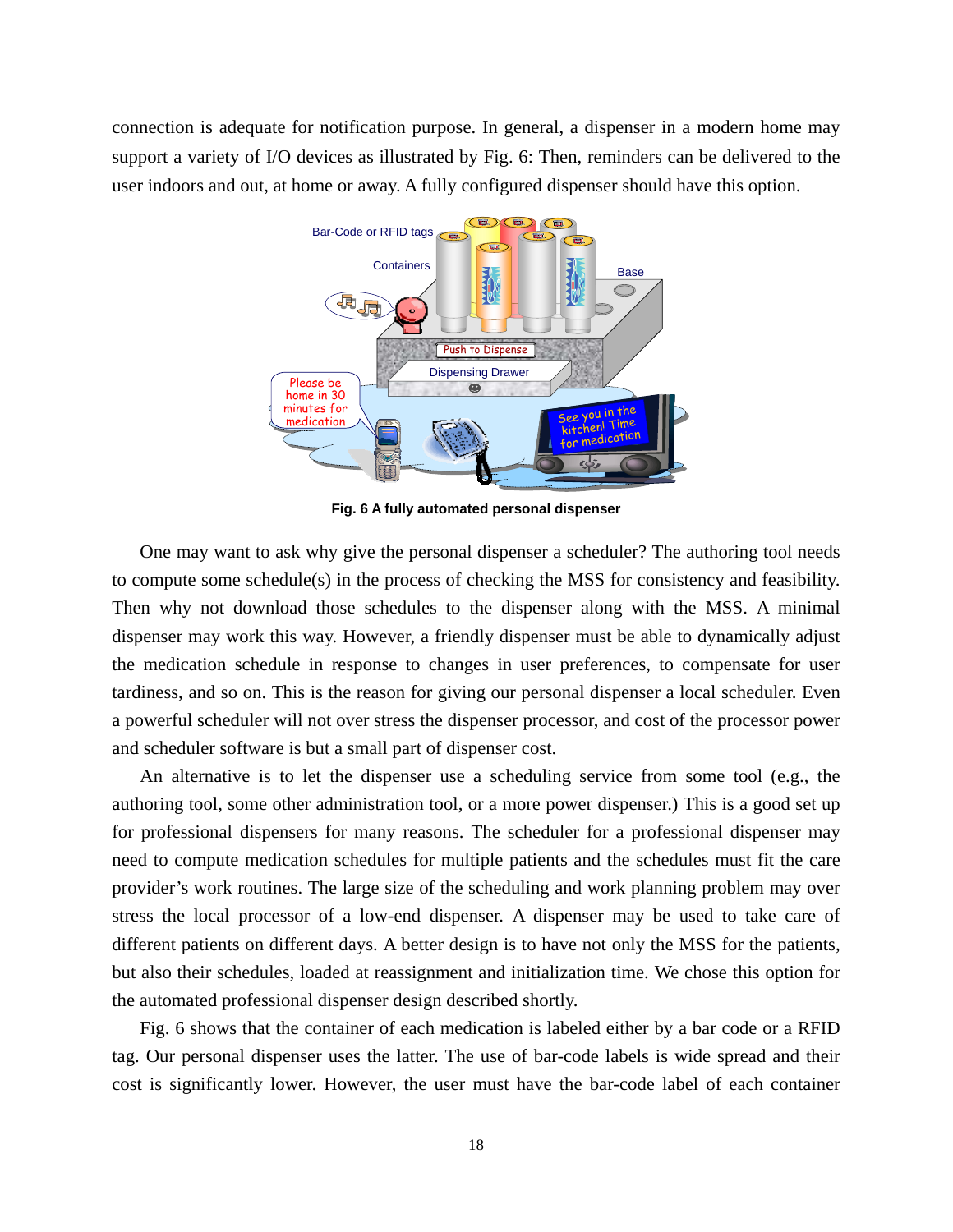scanned when the container is initialized. This manual step, and the associated potential for identification error, is eliminated by using RFID tags.

Finally, a dispenser cannot be sure that the user actually takes all the medication(s) in a sufficiently short time after the right doses is retrieved from the dispenser. This is a basic limitation of all personal dispensers without intrusive surveillance capability.

*A Personal Dispenser Design* Fig.6 illustrates our dispenser. Every dispenser has a *dispensing unit*, which holds and dispenses medications. It is the component that interacts physically with the user. Its hollow base holds *dispensing mechanisms* (DM) and protects them from pampering. Medication containers are plugged in sockets on top of the base. The unit, as well as other components of the dispenser, is under the control of the *dispenser controller*.

To put new supplies of medications under the care of the dispenser, the user plugs the containers into the sockets, one at a time and one per socket. As stated earlier, each container comes from the pharmacy with an attached RFID tag. Each plug-in action causes the dispenser controller to read RFID tags and socket statuses and thus discover the location of the new container and the name of the medication in it. After making sure that the direction of the new medication is included in the MSS, the dispenser controller creates an association between the medication and its socket and maintains the association as long as the container remains plugged in. The controller also picks up from the MSS information on physical attributes of the medication. The DM responsible for the socket will need this information to operate the release mechanism. If the MSS does not contain the direction of the medication in a new container, the controller prompts the user for update of the MSS from a UBS flash memory provided by the pharmacy. The initialization process continues after the MSS is updated.

Shortly before it is time for the user to take a dose of any medication, the dispenser sends a *reminder* to the user. The user responds to the reminder by pressing the *Push-To-Dispend* (*PTD*) button on the dispenser. The dispenser controller waits until the PTD button is pressed. It then puts the size of the current dose of each medication that is due in the dose-size-register of the DM responsible for the release of the medication and commands the DM to place a dose of the specified size in the *dispensing drawer* below the base. The drawer is normally shut and stays shut as long as no dose is due. After the DM successfully places the dose in the drawer, the controller opens the drawer and presents to the user the doses due at the time.

The length of time the user takes to respond to a reminder is called *promptness*. The dispenser controller uses an estimate of promptness to determine when to send reminders. Promptness varies. The user may take longer than expected to respond from time to time. The directions of some medications call for skipping the current dose, or changing the current dose size, and so on, when user tardiness exceeds some threshold. The dispenser controller makes this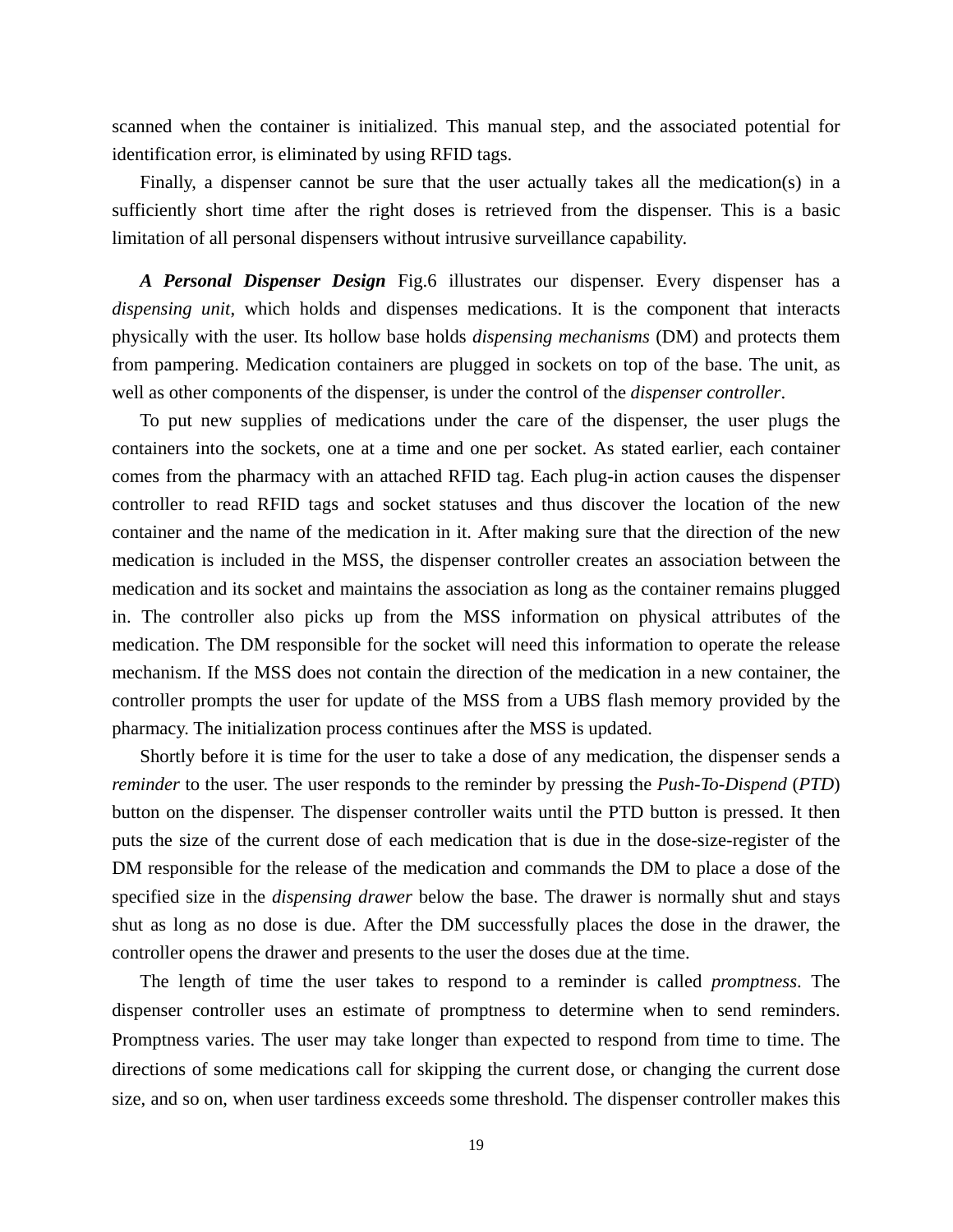kind of adjustment when needed. This is why the controller waits until the PTD button is pressed before loading the dose-size-register of the responsible DM. The change in current dose size and time may require that subsequent doses of the involved and interacting medications be rescheduled. Since the dispenser has a local medication scheduler, it can easily re-adjust the schedule on the fly whenever the need arises.

The medication scheduler is responsible for determining from the user's MSS and user preference parameters the time and dose size of each dose of every medication managed by the dispenser. It provides the dispenser controller with Schedule( ) and GetNextDose( ) functions. When called, the former produces a new scheduleTable, which is a list of {time, doseList} structures, sorted by time in increasing order. time in each entry gives the absolute time when a dose of some medication is due and doseList specifies the medications and their dose sizes to be dispensed at the time. The latter returns {time, doseList} at the head of scheduleTable.

The performance of a scheduling algorithm used by the dispenser is measured in terms of *success rate* and schedule quality. The former is the percentage time the algorithm succeeds in finding a feasible schedule for multiple interacting medications. Schedule quality has two dimensions: *percentage deviation* (from nominal constraints) and maximum allowed tardiness. Section 3 states that the dispenser prefers to use schedules that stay within the constraints of nominal dose size and separation ranges. Unfortunately, this is often not possible when there are several interacting medications to schedule. A schedule remains compliant as long as it never violates hard constraints defined by absolute parameter ranges and rate parameters. Nevertheless, a compliant schedule which deviates from nominal ranges a smaller percentage of the time is better. *Maximum allowed tardiness* is the maximum amount of time the user can be late in response to a reminder and still stay compliant. It quantifies the user friendliness of a schedule.

The scheduling algorithms we have studied so far are all priority basis [31]. There are two variants: non-greedy and greedy (priority-driven). A non-greedy algorithm computes the entire future schedule, for one medication at a time in a priority order. These algorithms generally have higher rates of success in finding feasible schedules. They also tend to produce better schedules. For a user who is often tardy to the extent to trigger rescheduling, it makes sense to compute the schedule on just-in-time basis using a priority-driven algorithm. Priority-driven algorithms tend to perform poorer, both in success rate and schedule quality.

*Professional Dispensers Architecture* The goals of professional dispensers are to reduce not only medication errors but also the cost of medication administration. The block diagram in Fig. 7 shows the major components of an automatic professional dispenser for these purposes. A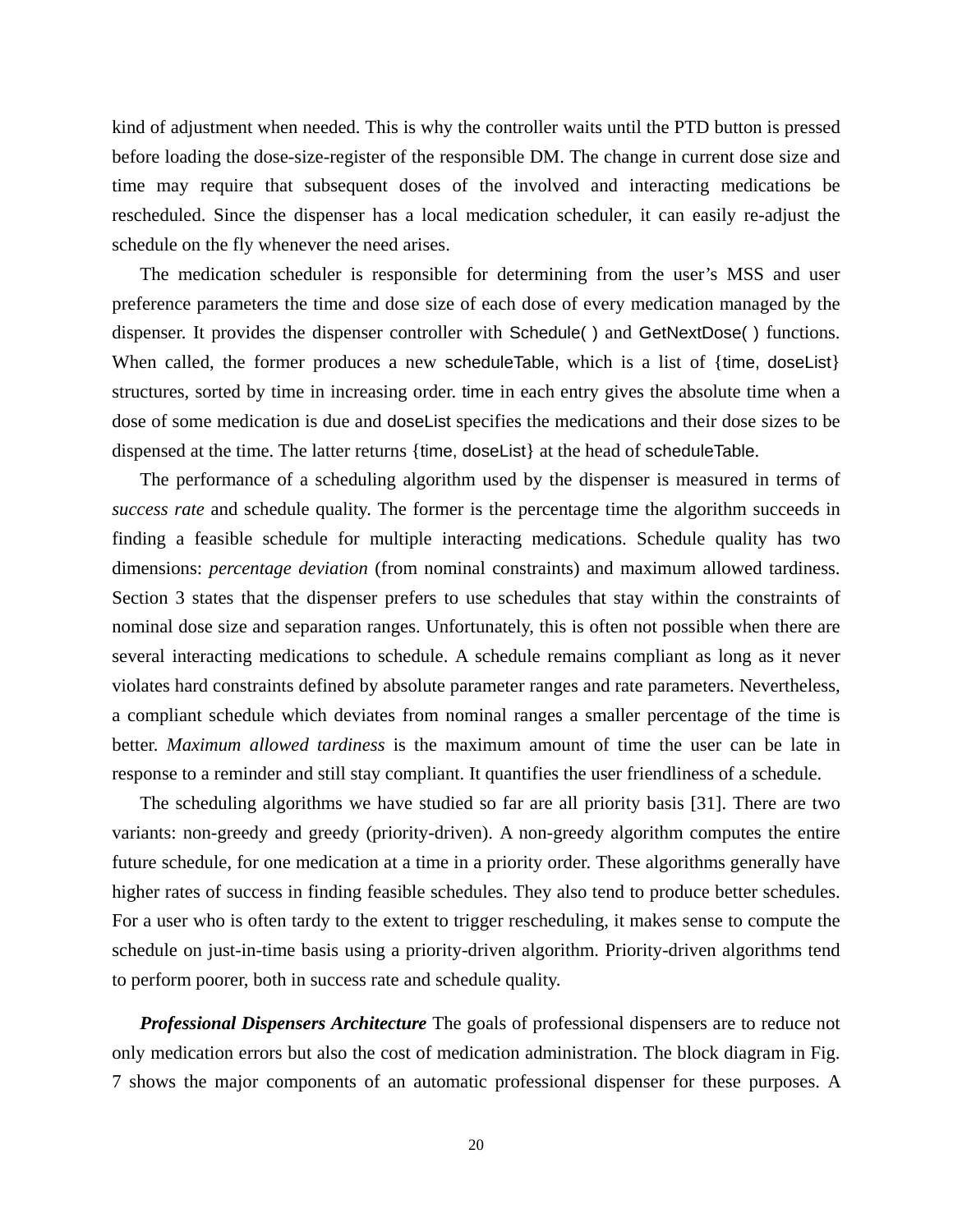scenario is that such a dispenser serves several to more than 10 patients in a nursing home or assisted living institution, depending on the amounts of attention they require. A single care provider (e.g., a nurse) oversees the administration of their medications. This person is the user of the dispenser. The dispenser automates everything, except the last step in administering each dose for each patient: By this statement, we mean that the dispenser determines time and size of every dose for every patient, navigates and moves to the right location, and places the right size dose at the scheduled dose time in a dispensing drawer at the location, and so on. In the last step, the care provider retrieves and verifies the dose, oversees that dose is taken by the patient and commands the dispenser to log the actual time. From the standpoint of dispenser design and implementation, this scenario is among the most complex ones. A dispenser serving one or two patients in intensive care does not need navigation and motion control, for example. Some automatic features (e.g., automatic dosage selection and adjustment) may also not be required.



**Fig. 7 Structure and support environment of professional dispensers**

The specifics about the infrastructure support system for dispensers are unimportant for our discussion here. It suffices to say that some components of the system provide resource management and scheduling services. Fig.7 calls the components RM Server and Scheduler. The former maintains information on patients (including records on their admissions, medications, and billing) and manages resources (including staff work assignment, dispenser usage, and medication inventory) of the institution. It may be a part of an enterprise resource planning system. The Scheduler provides scheduling and planning services for dispensers and is specifically for dispensers. It can be a part of a prescription authoring tool.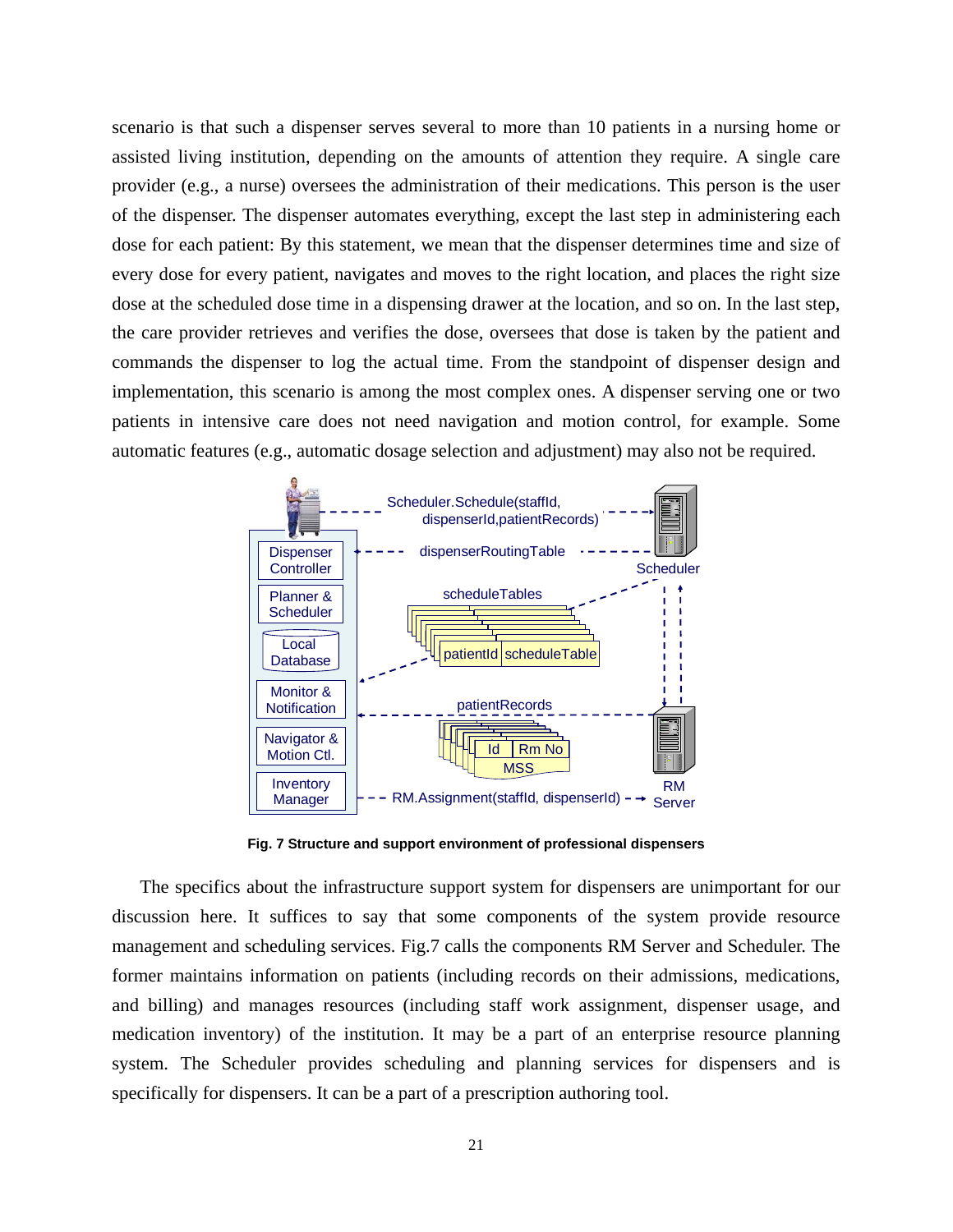In the fully automatic mode, the dispenser sends a request for updates in work assignment information to the RM server whenever the user logs on the dispenser. The request contains the staff id of the user and the id of the dispenser. As a part of the response, changes in patients to be cared by the user and their medication records and physical locations are downloaded to the dispenser local database. Any subsequent change in this information triggers an update, either by the server or by the dispenser, depending on which one initiates the change. Because automatic update is not always desired, the dispenser also has a web based interface with the RM server, enabling such updates to be initiated and carried out manually by the user.

An automatic professional dispenser typically interacts closely with Scheduler. Fig.7 assumes that the dispenser sends the remote procedure call Schedule( ) to invoke the computation of a new medication schedule. In this computation, the Scheduler first computes the medication schedules of individual patients based on their own MSS. It then coordinates the individual schedules whenever possible so as to minimize the overall time the care provider must spend to deliver and administer all of their medications.

As the figure shows, the result provided by the scheduler server consists of a scheduleTable for each patient. We measure the quality of these schedules also by percentage deviation and maximum allowed tardiness. The result also contains a dispenserRoutingTable. In essence, the dispenser routing table defines an overall medication schedule from the view point of the care provider. It is a list of structures {time, patientId, location, doseList}, sorted in increasing order by time. time gives the absolute time when the next dose of some medication is due, and doseList gives the names and dose sizes of all medications to be administered at the time. The patient for which the medication(s) is due is identified by patientiand and location.

Algorithms used to generate the overall schedule must achieve a desirable tradeoff between its quality and the qualities of schedules for individual patients. An overall schedule is unacceptable if it fails to meet any of the hard constraints for the patients. The quality of an acceptable overall schedule is measured by the average time spent by the user (and the dispenser) per dose administered.

## **6 Summary and Future Work**

The primary focus of this paper is on medication dispensers and their integration in the system of tools for minimizing medication errors. Previous sections described the design and operations of a fully automatic personal dispenser, as well as a prescription authoring tool that can translate user's prescriptions and OTC drug directions to a machine-readable specification for such a dispenser. We also briefly described an architecture of automated dispensers designed to take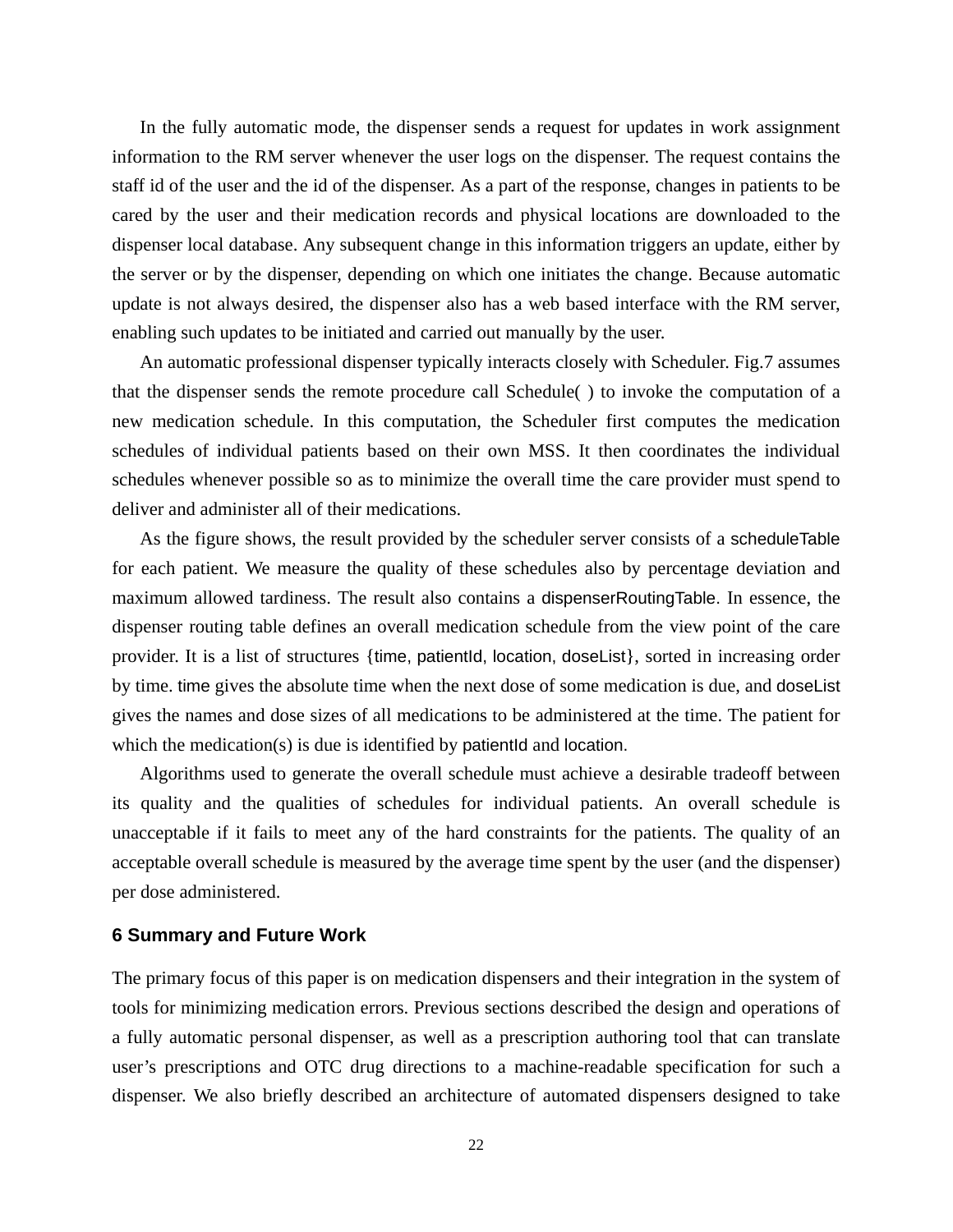care multiple patients in a care providing institution. We are building proof-of-concept automated personal dispenser and authoring tool prototypes from components. Some of the components (e.g., MSS and dosage selection module) can also be used as building blocks of professional dispensers, while some others components (e.g., data extraction module of the authoring tool) need to be simplified or eliminated all together for professional use.

 Ours is a work in progress. – This statement is true not only for our project specifically but also for developers of medication administration devices in general. – Thus far, our work concentrates primarily on technical aspects. There are many challenges. An example is scheduling: The underlying model for medication scheduling and feasibility analysis [29, 32] of interacting medications differ significantly from real-time models. New algorithms are needed since almost none of the existing algorithms and theories work well. Other challenges include design of dependable dispensing mechanism, good dispenser interfaces, and so on. Nevertheless, these and other technical challenges by and large are surmountable, given time and effort, especially where problems and solutions can be rigorously formulated and evaluated.

 Many (and for many reasons challenging) problems arise from the lack of standards. Existing body of open standards (e.g., DICOM) falls short in many aspects. Previous sections already discussed the absence of widely adopted standard document and form schemas for prescriptions and drug directions. Standard schemas can significantly simplify automatic processing of prescriptions. This paper devoted considerable amount of space on medication schedule specification. The key issue here is what should be specified by a specification. While most users cannot digest detailed instructions and complex rules, an automatic dispenser can; in particular, it can take advantage of information to provide scheduling flexibility safely.

#### **Acknowledgements**

This work is partially supported by Taiwan Academia Sinica thematic project SISARL. The authors wish to thank members of SISARL medical advisory board, listed at http://sisarl.org, and Dr. D. H. Burkhardt for their critiques and suggestions.

#### **References**

- [1] Veacez, P. J., "An individual based framework for a study on medical error," *International Journal for Quality in Health Care*, Vol. 18, No. 4, May 2006.
- [2] "Preventing medication errors," Report Brief, Institute of Medicine of the National Academies, http://www.iom.edu/Object.File/Master/35/943/medication%20errors%20new.pdf,
- [3] Lisby, M., L. P. Nielsen and J. Mainz, "Errors in the medication process: frequency, type, and potential clinical consequences," *International Journal for Quality in Health Care*, Vol. 17, No. 1, 2005.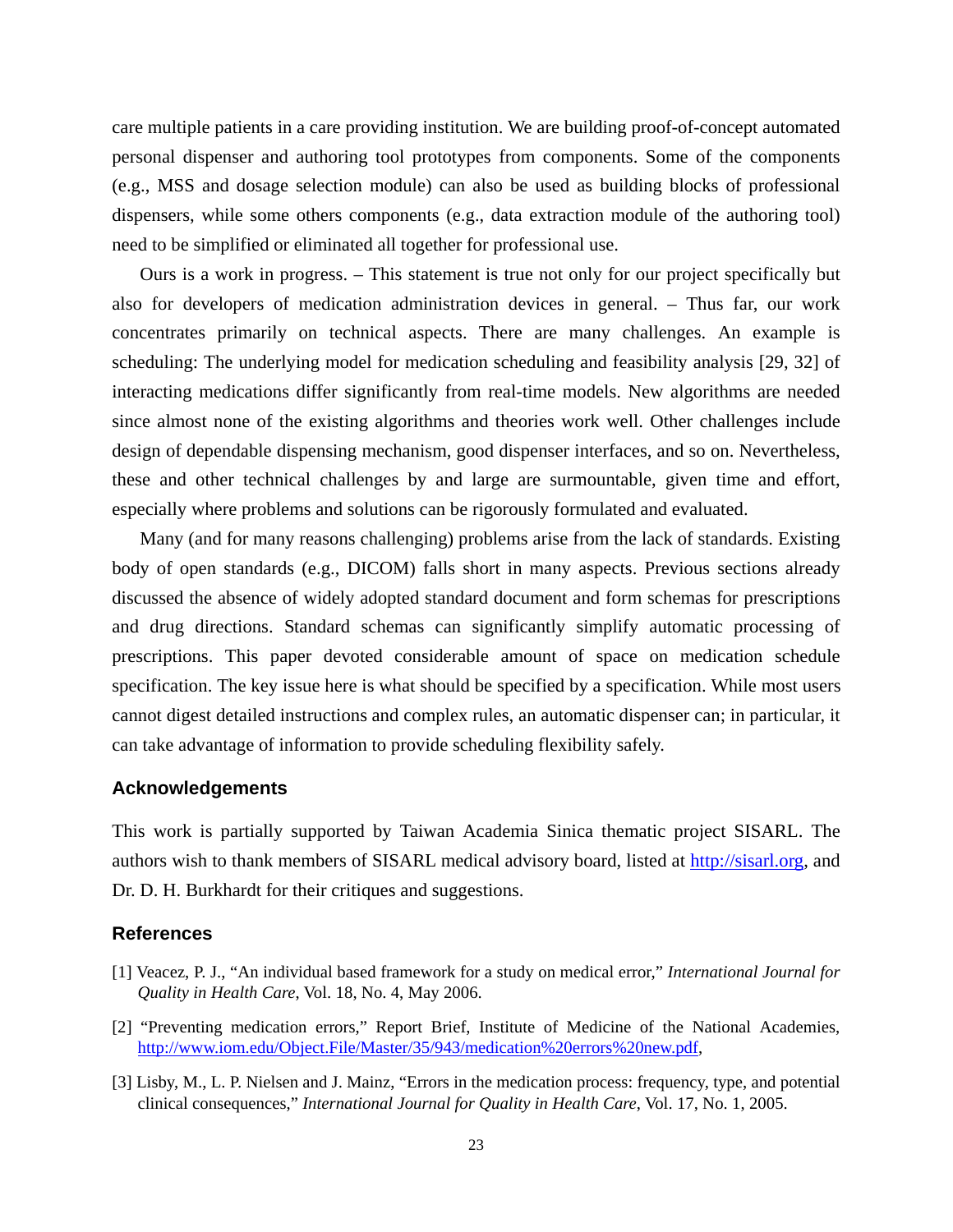- [4] Law, A. V., M. D. Ray, K. K. Knapp, and J. K. Balesh, "Unmet needs in medication use process: perceptions of physician, pharmacists, and patients," *Journal of the American Pharmaceutical Association,* Vol. 43, No 3, 2003.
- [5] Wertheimer,A. I, and T. M. Santella, "Medication compliance research," *Jr. of App. Res. in Clinical and Experimental Therapeutics*, 2003.
- [6] "Pharmacy nursing shared vision for safe medication use in hospitals: executive session summary," *Am. Journal of Health – Syst Pharma,* Vol. 60, 2003.
- [7] P. Bonnabry, "Information technologies for the prevention of medication errors," *European Pharmacotherapy*, 2003.
- [8] S. C. Dursco, "Technological Advances in Improving Medication Adherence in the Elderly," *Annals of Long-Term Care: Clinical Care and Aging*, Vol. 9, No. 4, 2001.
- [9] Nugent, C. D., D. D. Finlay, N. D. Black, T. Falas, C. Papadopoulus, and G. A. Papadopoulus, "Mobile management and prescription of medication," where
- [10] MEDICATE (Medical Diagnosis, Communication and Analysis Throughout Europe) project, http://www.chime.ucl.ac.uk/work-areas/ehrs/Medicate/index.htm.
- [11] Barlow, J., http://www3.imperial.ac.uk/innovationstudies/research/healthcare/, "Health and social care delivery research," 2006.
- [12] CQPI Research Projects, http://www.engr.wisc.edu/centers/cqpi/projects.html
- [13] Patient Safety Challenge Grants. AHRQ Publication No. 04-P013, Agency for Healthcare Research and Quality, Rockville, MD, http://www.ahrq.gov/qual/ptsfchall.htm.
- [14] A project on identifying and preventing medication errors, Institute of Medicine of National Academies, http://www.iom.edu/CMS/3809/22526.aspx.
- [15] Rx Showcase, http://www.rxinsider.com/prescription\_dispensing\_automation.htm
- [16] e-pill, "Pill Dispenser.": http://www.epill.com/dispenser.html.
- [17] Pill boxes: http://www.dynamic-living.com/automated\_medication\_dispenser.htm
- [18] My Pill Box at http://www.mypillbox.org/mypillbox.php
- [19] Murray, M. D., "Automated medication dispensing devices," Chapter 11 in *Making health care safer: a critical analysis of patient safety*, 01-E58, Agent for Healthcare Research and Quality, 2001.
- [20] Luce, A. and A. Leung, "Review of 2005-2006 RERC-AMI National Student Design Competition" http://www.rerc-ami.org/ami/tech/tr-ami-004-sr-des-med-dispensing/index.aspx
- [21] PDRHealth, Drug Information, http://www.pdrhealth.com/drug\_info/
- [22] Health Information Systems: http://www.hhs.gov/healthit/ahic.html, and Baron, R. J., E. L. Fabens, M. Schiffman and E. Wolf, "Electronic health records: just around the corner? Or over the cliff?," Annuals of Internal Medicine, 2005.
- [23] R. W. Park, S. S. Shin, Y. I. Choi, J. O. Ahu, and S. C. Hwang, "CPOE and Electronic Medical